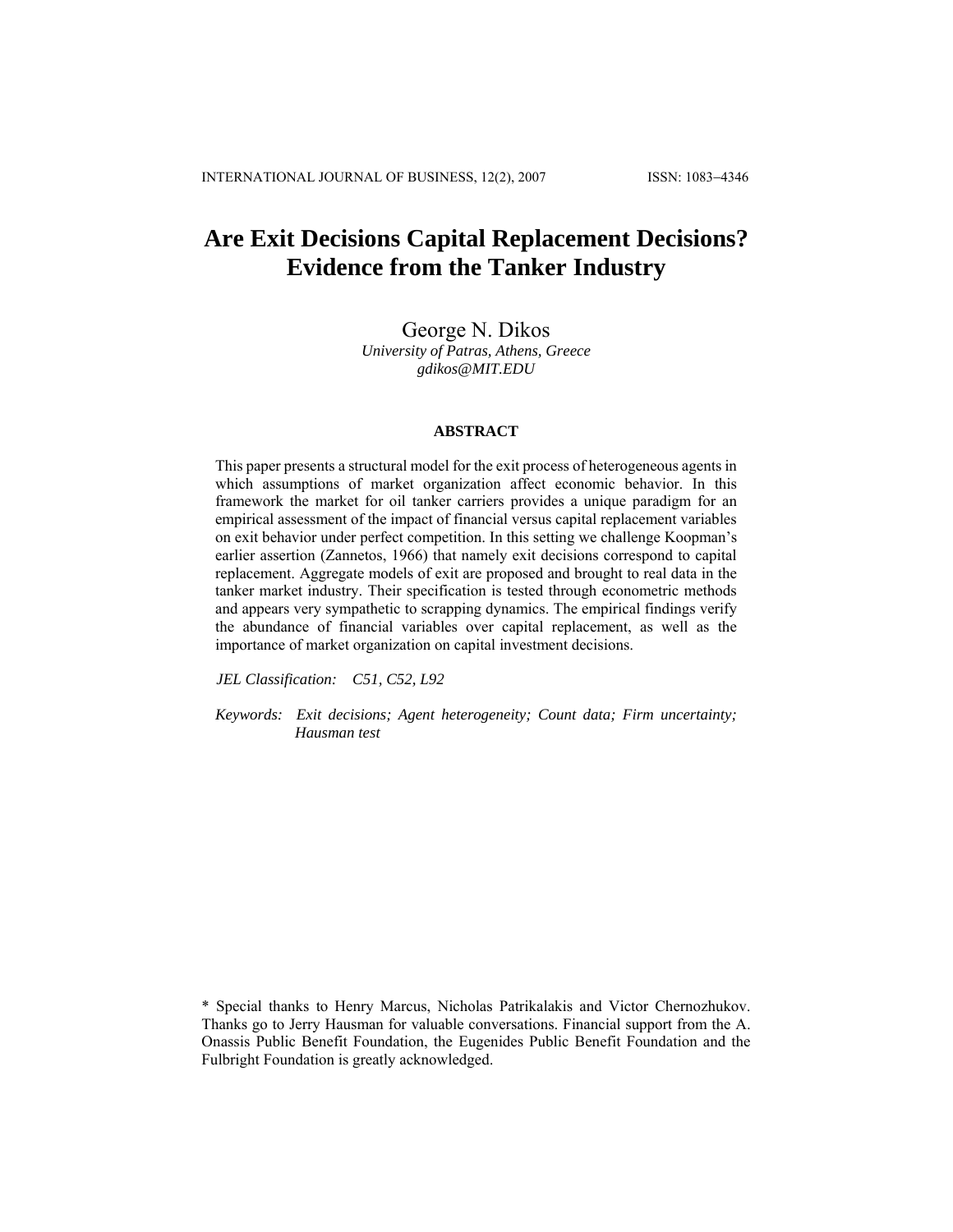## **I. INTRODUCTION**

Despite the profound importance of entry and exit on economic activity and development, research on these economic decisions has either been carried out in the context of general equilibrium growth models with firm level uncertainty (Krieger, 2002, p.121) or in the context of analyzing equilibrium strategies in a dynamic game (Pakes, 2000). In a very innovative paper Krieger relies on the work of Dixit and Pindyck (1994) on industry equilibrium under uncertainty. He derives a rational expectations general equilibrium model with heterogeneous agents, where aggregate scrapping reorganizes the economy by shifting capital from low productivity firms to high productivity firms. In there series of papers, Pakes (2000) and his collaborators propose a framework for the analysis of firm dynamics under strategic behavior. Both approaches are computationally intense. They build on rational expectations and require that economic agents make correct guesses on the stochastic process of prices when they formulate their optimal policies. Under strategic behavior additional knowledge of the dynamics of firms is assumed. These aggregate policies in turn determine the "assumed" process. This requires the computation of a fixed point in functional spaces and the associated difficulties are highlighted by Dixit and Pindyck (1994, p.253). The described technical limitations complicate the task of testing empirically the factors that determine the economic nature of investment/disinvestment behavior, as well as the impact of market organization on such actions. Therefore, most empirical studies on investment behavior focus on dynamic aspects of firm decisions by means of econometric techniques, without taking into account the market structure in which agents operate (Corres, Hajivassiliou and Ioannides, 1997), (Whittle, 1997).

Moreover, empirical research on firm dynamics has mainly focused on the impact of several macroeconomic variables. To the knowledge of the author very few studies have examined empirically the economic behavior of investment and disinvestment actions and the interrelated effects of market structure on these decisions. A recent innovative approach is the paper by Gatti, Gallegati, Guilioni and Palestrini (2002), where the entry and exit process is affected by financial conditions and exit is determined endogenously.

In this paper we focus on the economic motivation behind exit decisions in a perfectly competitive market. We derive aggregate structural models of exit under perfect competition. This takes the burden of the computation of equilibrium in super games under strategic interaction. The introduced models accommodate the impact of market organization on the nature of economic decisions and the microeconomic relationship between market exit, capital replacement, organized markets and economic performance.

As discussed in Blanchard and Fisher (1998, p.291-293) "we cannot develop a theory of investment independently of the market structure in which the firm operates". The tanker market industry, namely the market of vessels that carry oil, provides a unique paradigm for our analysis, as well as the necessary organizational framework for the derivation of models of exit with agent heterogeneity without strategic interaction. Before proceeding with the aggregation exercise and model estimation, we discuss our motivation behind the specific choice of this market for tanker vessels and explain why it provides us a unique paradigm for addressing the previous questions.

The paper is organized as follows. In Section II we introduce the tanker market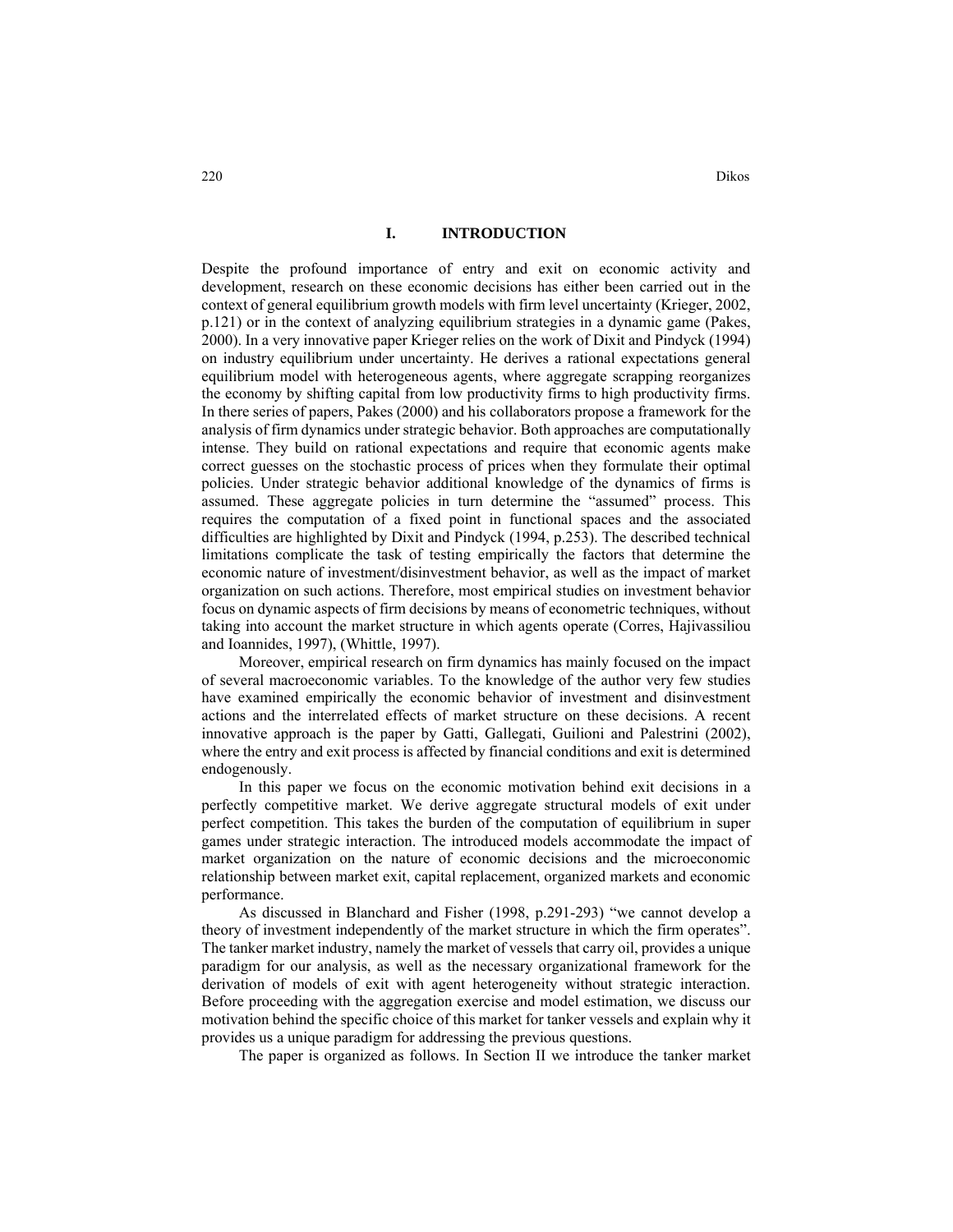industry and discuss our motivation behind this particular choice. We discuss the available data, as well as Koopmans' (Zannetos, 1966) assertion on the relationship between exit and capital replacement. In Section III aggregate structural models of scrapping activity are derived and employed to test whether scrapping decisions correspond to capital replacement or exit. In Section IV we derive and estimate models for aggregate scrapping data with agent heterogeneity under uncertainty and irreversibility and identify the relevant variables for decisions of exit. Assumptions of the existence and completeness of financial markets crucially determine the form of the models. In Section V we discuss the conclusions and topics for further research.

# **II. THE TANKER INDUSTRY**

*"...why should he order a replacement if the prospects for employment of the new vessel when it appears in the market are not promising? Would he not naturally wait until he is somehow assured about the immediate future?"*, Zannetos (1966, p.120)

The oil tanker industry is a unique paradigm of perfect competition. As discussed by Strandenes (2002, p.186) there are remote limits to entry in the tanker market industry. Information is publicly available to all investors in this market and the cost of exiting is fairly low. Organized shipbrokers operate in markets for ships; they collect data and information and take care of the allocation to agents in this industry. All these characteristics indicate a well functioning market. This has a profound impact on the models presented in this paper and highlights the importance of market organization and structure on economic behavior.

The specific market structure of this industry allows us to forego issues of strategic behavior and furthermore we may assume that all relevant variables are exogenous with respect to the decisions of operators. Especially the scrapped tonnage each period is a very small fraction of the existing fleet. This observation justifies the assumption on the exogeneity of freight rates (economic rent to vessels) with respect to scrapping dynamics.

Owners have the option to exit the market by selling their vessel for scrap or by selling it in the market for second hand vessels. Besides the active second hand market, an organized market for future and forward contract exists. The latter guarantees the existence of a set of spanning assets that allows owners to span uncertainty in this market. Their existence validates the assumption of market completeness that will be crucial for the specification of our models and characterization of structural agent heterogeneity. All the above explain the motivation of economists to employ the tanker industry for modeling decisions of entry, exit and lay-up (Dixit and Pindyck, Chapter 7). Tanker freight rates determine the revenue (rent) a ship earns for servicing a particular contract for a pre-specified period of time and vary with duration and vessel type. They are fairly standardized, quoted in terms of U.S. dollars per day and the market for one-year time charter contracts is well organized and liquid. Time charter rates are paid to the owner of the vessel, who is then liable for the operating expenses (crew, port expenses and bunkers). The difference between rates and operating costs determines the earnings before taxes, interest and depreciation.

This link between the scrapping and second hand market, corresponds to the choice between scrapping versus selling the vessel for further operations and has a unique impact on the formation of the introduced models. Furthermore, it provides additional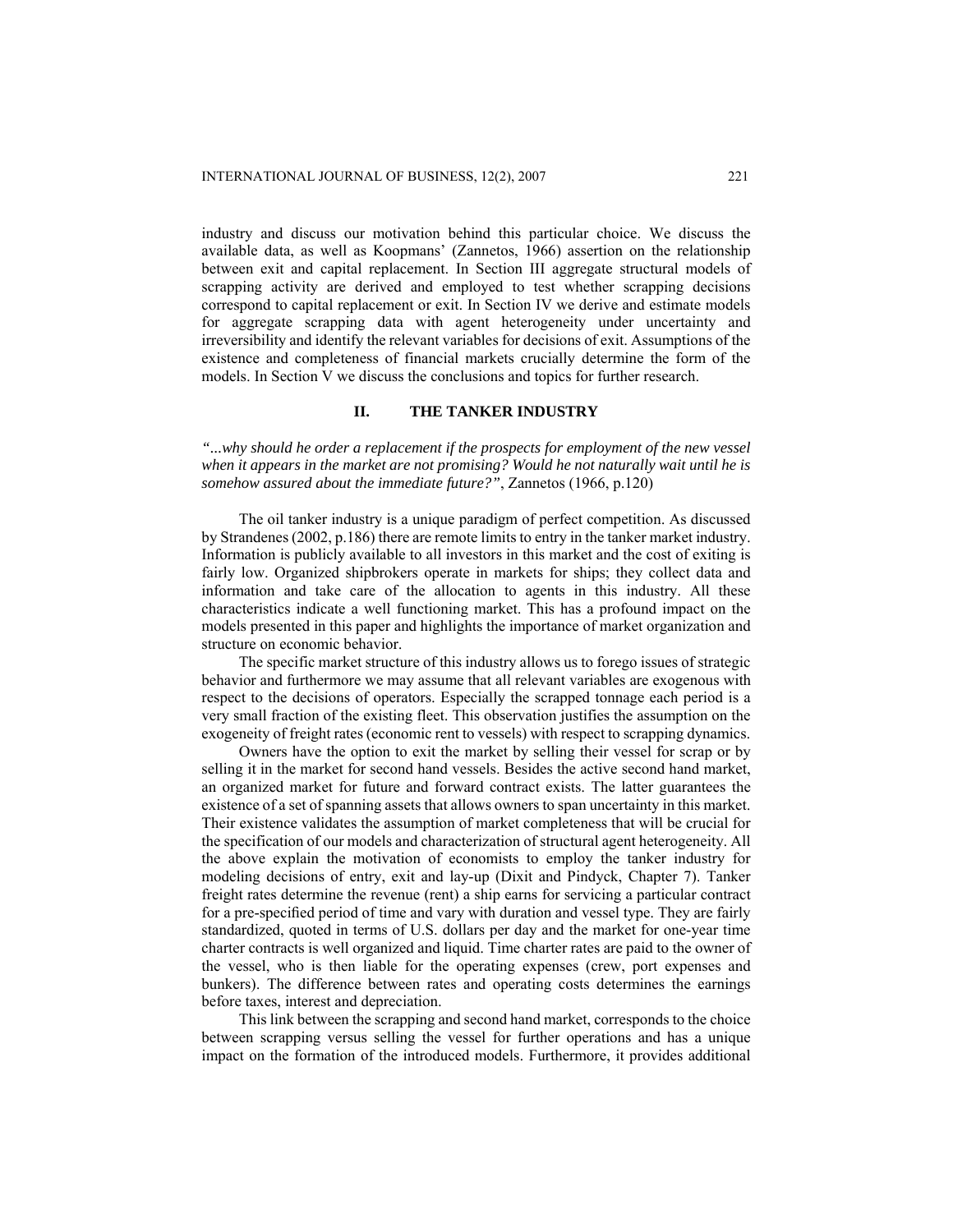motivation for the implications of economic and market organization on economic behavior. As discussed by Strandenes (p.197) the scrapping market is fairly competitive and has remained so for a long time.

Traditionally, the tanker industry has provided economists with a framework for analyzing the nature of investment activity, since the early thirties. In his seminal doctoral thesis Zannetos (1966) contradicted Koopman's earlier assertion "that the conditions which simulate new investment also favor replacement" (Zannetos (1966), p.119). According to his argument "there is no theoretical reason requiring sale or retirement of a vessel only after an order for its replacement has been placed or the replacement itself has been received...there is no reason why the placing of an order or the receipt of a presumed replacement should cause the economic value of an existing vessel to vanish". Zannetos' argument is in line with the postulates of neoclassical economics; an agent will exit the market only when the value of remaining active is below a threshold, which implies that exit decisions are not necessarily capital replacement decisions. This hypothesis will be empirically tested in this paper and the structural framework for the empirical work is very sensitive to our assumptions on market structure and organization.

Zannetos goes one step further and concludes: "We are confident that data would have refuted such a hypothesis...At low rates, when most of the retirements will take place because of the expiration of the economic value of vessels, retirements may only reduce existing surpluses." Once we have derived models for aggregate scrapping data we will formally test the above: we will namely test the statistical significance of pending orders, which is expected to be zero and of time charter rates, which should be negative. Finally, one implication of the above discussion is that the age of the fleet has only an indirect effect on scrapping dynamics. In periods of low rates older vessels are more likely to be scrapped, since they have a lower economic value, due to higher operating costs. In periods of high rates, age is not expected to have a significant effect on scrapped tonnage. Since the age of the fleet is not directly observable, we will not be able to test formally this hypothesis, but only indirectly through the impact of pending orders.

In her recent study Strandenes (2002) challenges the view mandating synchronization between the scrapping and new building market and argues that exit decisions should correspond to capital replacement decisions if there was no uncertainty regarding the economic and technical life of vessels. Going one step further she indicates that scrapping market fluctuates, given the prevailing conditions in the freight markets. A formal test of the abundance of financial variables over technical requires the derivation of structural aggregate models, consistent to the structure and organization of this particular market. Furthermore, the specific characteristics of competition provide a unique paradigm for our understanding of the economic behavior of exit.

There are four general sizes of oil tankers depending on their tonnage capacity. Revenue freight rates, operating costs, construction (newbuilding) prices of new vessels and prices of vessels in the second hand market, do not depend linearly on tanker capacity. Regarding the *data*, the main source is Marsoft, (Boston) Inc. and it is the same source used by Dixit and Pindyck in Chapter 7, p.238. Marsoft provided the *scrappin*g data (the tonnage scrapped) for tanker ships. This data set is accurate and precise. It is in quarters from 1980 until the third quarter of 2002. This implies that we are given 91 observations for all types of tanker carrier. For this time period the data on time charter rates are fully available and precise, but NOT the scrapping prices. The operating costs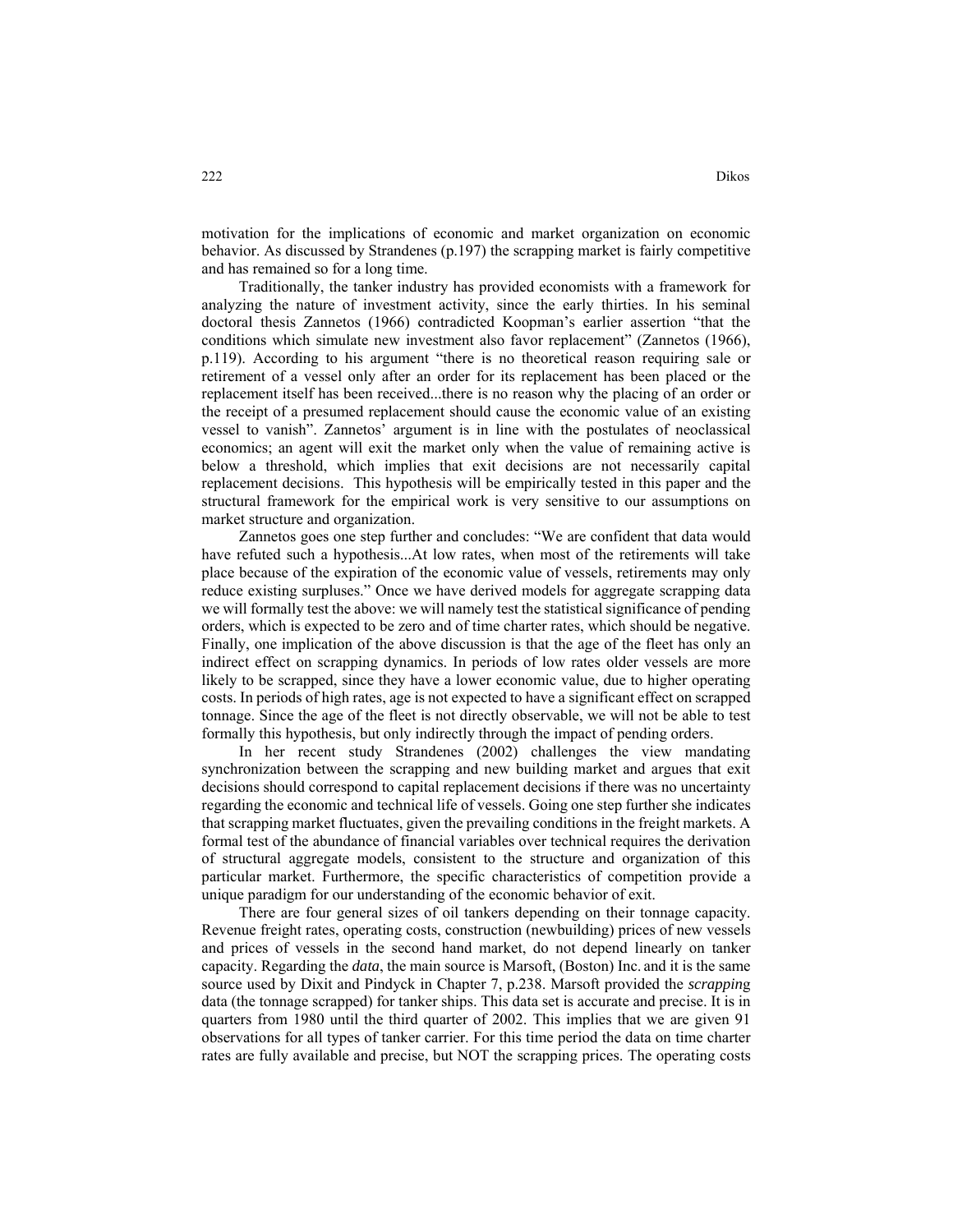are fairly straightforward, once the age of each vessel is known. Since the average age of the fleet is not known, we use a category weighted index for the operating expenses. Unfortunately scrapping data (data for tanker vessels withdrawn from the market and sold for scrap) do not exist for each category, but either as aggregate number of vessels or tonnage capacity scrapped.

One main characteristic of the scrapping observations is that the data set appears to have threshold-type characteristics, due to the interactions and adverse effects of the three different forces (exit, capital replacement, technical obsolescence) that drive scrapping decisions. After the 26th observation the dynamics of the process appear to change and the intuition for explaining this pattern is as follow: For the first 26 observations time charter rates are at historically low levels and economic returns are significantly low (the market is in a recession; later on we shall make this selection argument more formal and give a quantitative justification in the Appendix). Low returns indicate that it is more profitable to exit than to remain in the market and therefore the "exit" effect is the key explanatory factor for our scrapping data. Once returns become significant the pattern of scrapped tonnage dynamics changes; the "exit effect" becomes less predominant compared to the capital replacement effect, as well as natural depreciation. However, both series have a natural scrapping trend clearly interrelated to the obsolescence of the fleet. In the bear-market regime the trend is higher and decisions due to the exit effect exhibit higher volatility, whereas in the bull-market regime, the trend is lower and exit decisions are less volatile, or outbalanced by capital replacement decisions. Our main task will be to develop structural models that will be sympathetic to the empirical facts demonstrated by the data and allow a test on the nature of the economic behavior of exit and the impact of market organization and structure on these decisions.

# **III. MODEL I: A MODEL OF HETEROGENEOUS AGENTS**

We now proceed with the presentation of aggregate models for exit (or scrapping) decisions in the tanker industry, which may be easily extended to most competitive markets. Intense competition implies that the number of exits has no short term impact on profitability and time charter rates (rents for the vessel), which are explicitly determined in the freight rate market, by the charter and lay-up decisions agents undertake. One important complication is that scrapping data and prices do not exist for each category and therefore we are forced to work with aggregate data across categories<sup>1</sup>. Based on the proposed aggregate models we shall address issues of economic behavior with homogenous and heterogeneous agents and test the assertion that namely exit behavior does not correspond to capital replacement, understand the effects of market organization on exit and identify the main forces of exit in a micro econometric framework. Although exit or entry decisions correspond to discrete events, count data models have found limited application in modeling such actions. Count data models were introduced in the seminal paper by Hausman, Hall and Griliches (1984) for analyzing the effects of research on the number of patents. Since the number of vessels scrapped each period are discrete, we assume that the number of scrapped vessels for each category (we assign for categories of vessels, based on tonnage (capacity)) follows a Poisson process and consequently the sum across all categories is the sum of Poisson processes following a Poisson process, too (The distribution of the Poisson random variable and the associated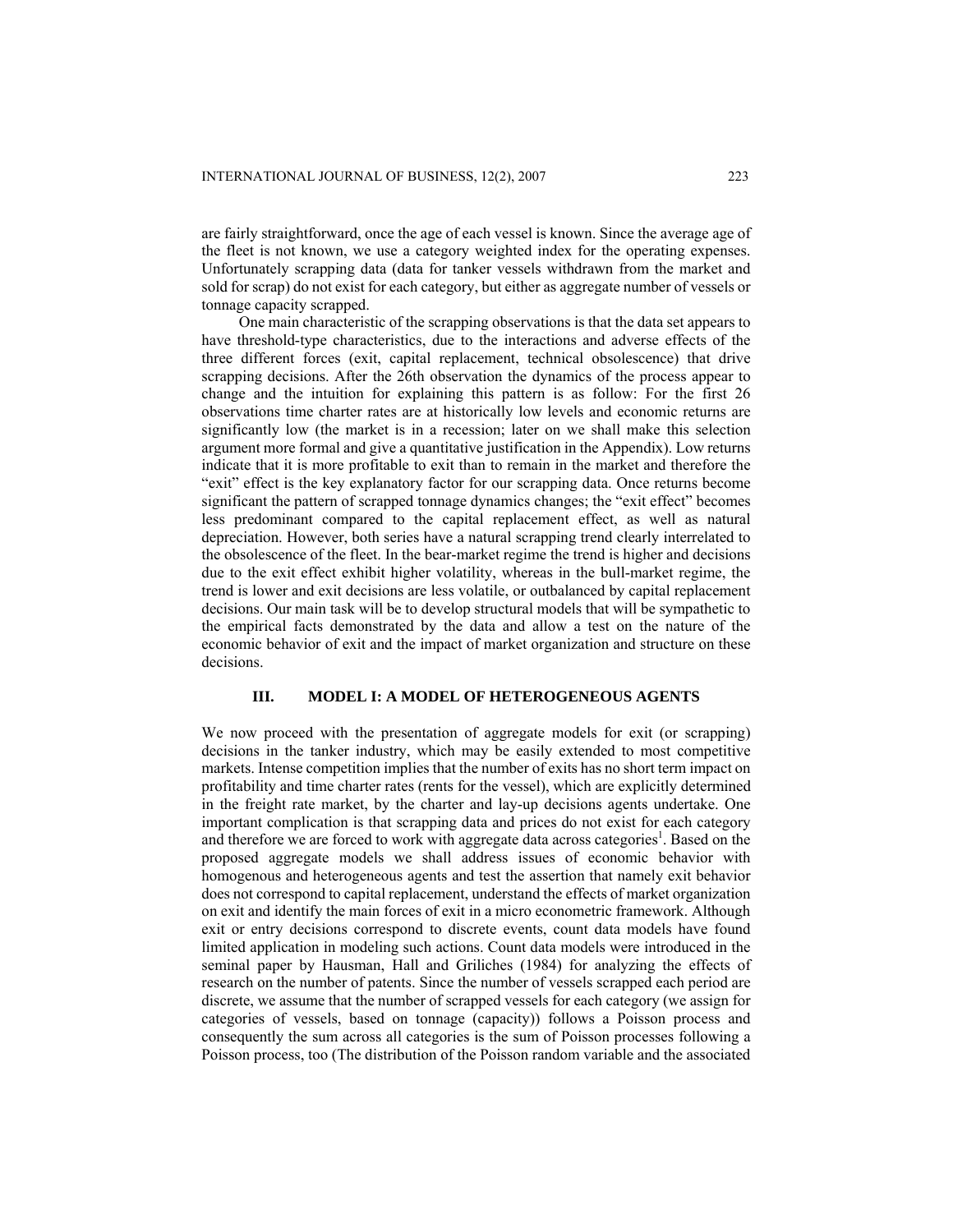properties are presented in Appendix A). We shall now derive the dynamics of the aggregate scrapped tonnage and then we shall discuss the structural specification of the intensity of the Poisson process, which depends on the market structure and organization, the expectations of agents and the law of motion for the population of agents. Hereafter, we use the following Poisson specification, namely:

$$
D_{scr}(t, T + T) \sim P(\lambda_t)
$$
 (1)

In the above specification  $D_{\text{scr}}(t,t+T)$  denotes the number of vessels scrapped for all categories between t and  $t + T$  and  $\lambda_t$  denotes the intensity of the Poisson process as defined in Appendix A. We now proceed with the structural framework that determines the intensity of the process. In a partial equilibrium framework, we assume n agents, whose probability of exiting or staying in the market is fully determined by the structural error, the value of staying in the market under a charter rate  $(V_{stay})$  and the value of scrapping the vessel ( $V_{\text{exit}}$ ) and foregoing the revenues from the freight rate market. This probability  $\pi_{\text{stay}}$  of remaining in the market, under the assumption of type I structural errors is given by:

$$
\pi_{\text{stay}} = \frac{\exp(V_{\text{stay}})}{\exp(V_{\text{exit}}) + \exp(V_{\text{stay}})}\tag{2}
$$

We assume n heterogeneous agents with exponential utility and we suppress the index for each agent hereafter. Each agent has a value  $V_{eq}$  for which he is willing to sell his vessel in the second hand market and exchange for this certain equivalent the **option of waiting and either operating or scrapping the vessel**. The utility from this value is then equal to the expected utility from remaining in the market and operating the vessel and the value of the option to scrap the vessel and exit the market:

$$
-\exp(-V_{eq}) = EU(V) = \pi_{exit}U(V_{exit}) + \pi_{stay}U(V_{stay})
$$
\n(3)

Furthermore, we assume that the number of vessels each agent scraps follows a Poisson process with intensity  $\lambda$  and the probability of no exit (zero counts of scrapped vessels), which equals the probability of staying in the market for each agent, is given by:

$$
\pi_{\text{stay}} = \exp(-\lambda) \tag{4}
$$

$$
\exp(-V_{eq}) = \frac{\exp(V_{exit})}{\exp(V_{exit}) + \exp(V_{stay})} \cdot \exp(-V_{exit}) + \frac{\exp(V_{stay})}{\exp(V_{exit}) + \exp(V_{stay})} \cdot \exp(-V_{stay}) \Rightarrow (5)
$$

$$
\exp(-V_{\text{eq}}) = 2 \cdot \exp(-\lambda) \cdot \exp(-V_{\text{stay}}) \Rightarrow \tag{6}
$$

$$
\lambda = \ln 2 + V_{eq} - V_{stay} \tag{7}
$$

The intensity of the scrapping process is equal to the difference between the price of the vessel and the value of operating the vessel under a long term contract, whilst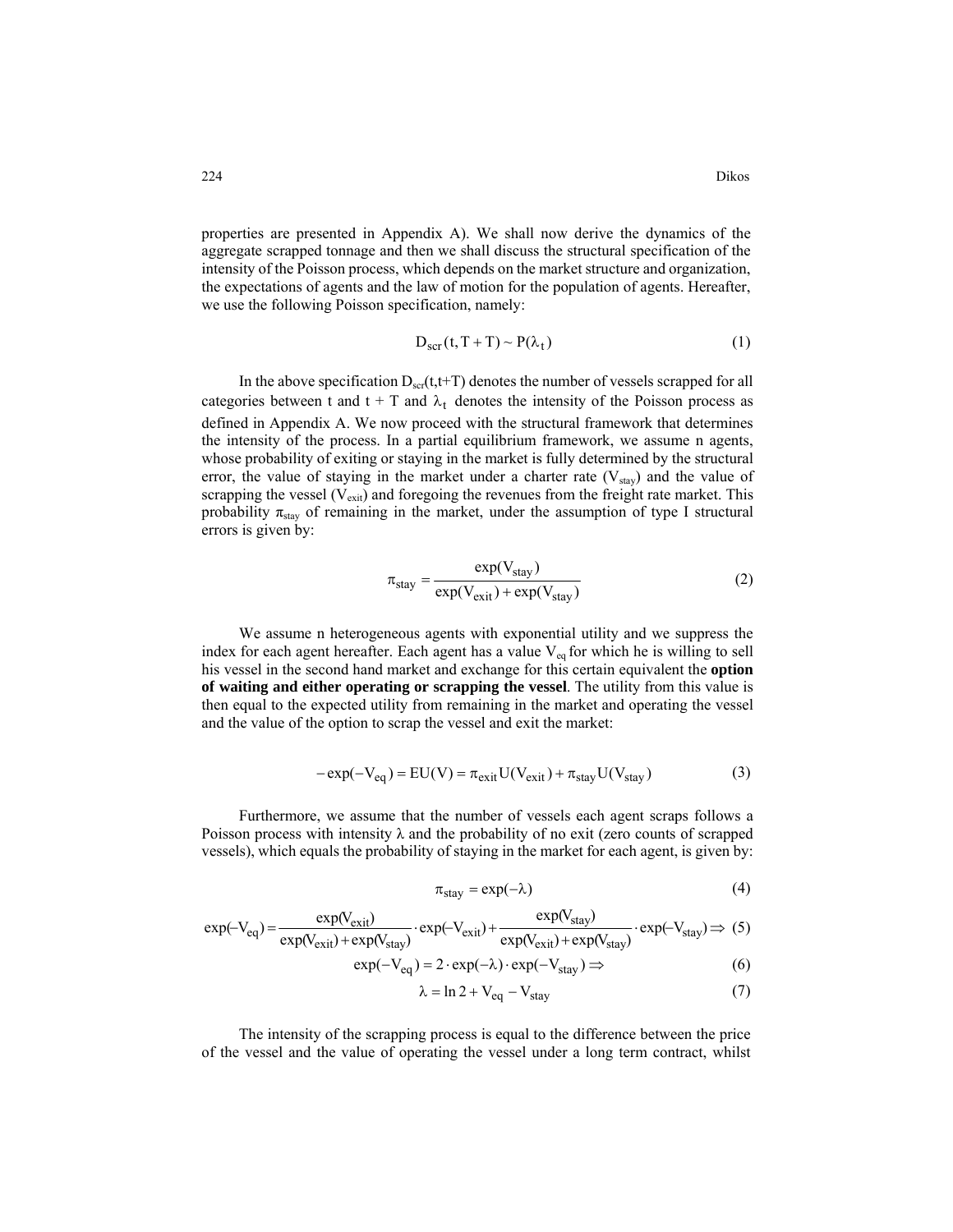foregoing the option to scrap<sup>2</sup>. The existence of organized markets for the second hand price of vessels implies that there is an equilibrium price for the price of the vessel, which is  $V_{eq}$  and aggregates in equilibrium all agents' expectations. The natural question is then the following: ''If all agents agree then why do they trade in this industry?" The answer is simple: they trade due to global portfolio restructuring decisions and re-allocation of funds*.* Although this partial equilibrium model aims at offering a good explanation on exit behavior, the impact of market structure on exit behavior and the driving forces behind exit it does not explain risk allocation decisions, which make agents trade, despite their agreement on market prices. Furthermore, the value from staying in the market under a long term contract and foregoing the option to scrap is fully determined by the long term contracts and the assumption on market completeness, which allows agents to span the value of all risky payoffs. The non-negativity of the intensity is guaranteed by the fact that the value of the vessel  $V_{eq}$  in a complete market always exceeds the value from operating the vessel  $V_{\text{stay}}$ , as the latter does not include the option to scrap the **vessel** V<sub>ont</sub> (fixing the vessel under a time charter contract and receiving the rent (freight) rate) for the services provided, the owner foregoes the opportunity of scrapping the vessel until the time charter contract expires). In equilibrium, in order to avoid arbitrage opportunities  $V_{eq} = V_{stay} + V_{opt}$ . In this simple model the intensity of exit is the same across heterogeneous agents.

The key conclusion of this simple model of heterogeneous agents is that under the existence of organized markets and convergence of beliefs, investor heterogeneity does not have a significant impact and the intensity of the process of the number of scrapped vessels remains multiplicative in the number of agents. Consequentially,  $D_{\text{vert}}(t, t + T)$ follows a Poisson process  $P(\lambda_t)$  with intensity  $\lambda_t = \lambda \cdot n \Rightarrow \lambda_t = (\ln 2 + V_{eq} - V_{stay}) \cdot n \Rightarrow \lambda_t = (\ln 2 + V_{opt}) \cdot n$ . (See Appendix A) This specification implies that the conditional mean of the scrapped vessels is equal to the difference of  $V_{\text{eq}}$ - $V_{\text{stay}}$  (the option to wait) times the number of agents in this market and is very intuitive, from an economic point of view: It implies that agents exercise their option to scrap the vessel, when scrap prices and uncertainty is high or when the strike price (the value from remaining in the market and fixing the vessel under a time charter rate) remains low. In the next section we shall demonstrate that unlike investor heterogeneity, the evolution of the population of the number of agents n is crucial to the specification of this model.

The structural derivation of the Poisson process provides significant insight into the factors that determine the exit process. However, as category specific data are not available and the number n of agents is unknown, it is difficult to acquire further structural insight into the specification of  $\lambda_t$ . Hereafter we assume a homogenous reduced form exponential specification for  $\lambda_t$ . Before proceeding with the estimation of our count data models, let us discuss the motivation behind the choice of the exogenous variables in the specification of the intensity. The tanker sector has always been considered as a paradigm for perfect competition with three main incentives to exit the tanker market: The first and most important is the pure exit decision (of financial nature); the second reason is capital replacement, whereas the third reason, which is clearly interrelated to the "demographics" of the fleet, is physical depreciation and technical obsolescence. The impact of these three different forces on the dynamics of scrapped tonnage will not be uniquely determined.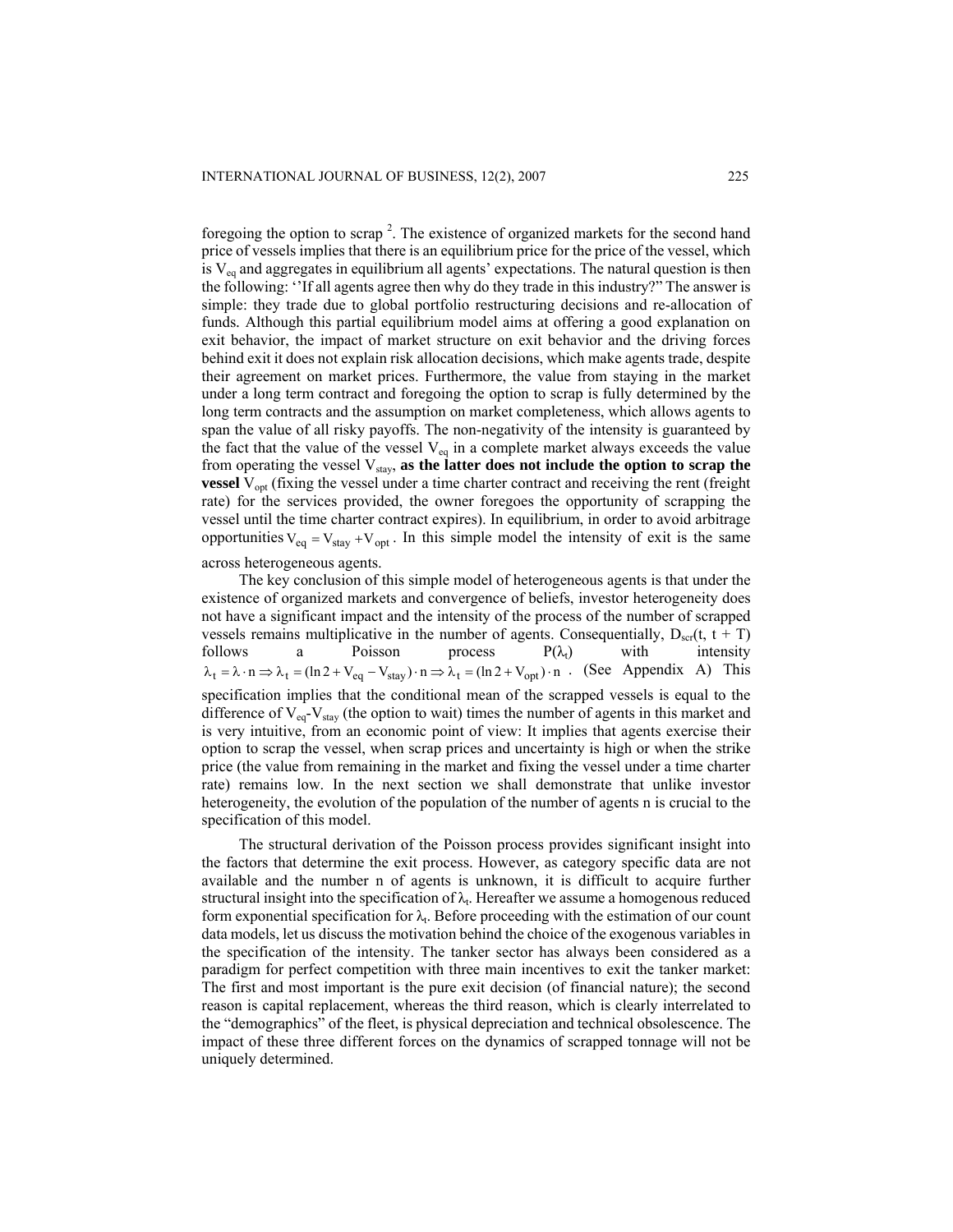We now proceed with the estimation of the model; with  $Y_t$  the aggregate number of vessels scrapped at period t and  $X_t$  the set of the exogenous variables. We estimate the Poisson specification by Maximum Likelihood with an exponential reduced form for the intensity, namely:

$$
Y_t \sim P(\lambda, n), \lambda_t = \lambda \cdot n = \exp(X_t' \cdot \beta)
$$
 (8)

The Poisson specification implies that the conditional mean (which is  $E[Y_t | X_t] = \exp(X'_t \cdot \beta)$  is equal to the conditional variance, which is a restrictive assumption.

Therefore we estimate the model with Non-Linear Least Squares, namely:

$$
Y_t = \exp(X_t' \cdot \beta) + \varepsilon_t, \quad \varepsilon_t \sim N(0, \sigma^2)
$$
 (9)

We now perform the estimation of the model, which is a Poisson model with the standard exponential specification for the intensity with the number/tonnage of scrapped vessels scr as the dependent variable and the following exogenous variables for  $X_t$ :

- 1. tci and opi (deadweight weighted indices of the time charter rate and operating expenses for each category) that determine the value from operating the vessel  $V_{\text{star}}$ the existing tonnage
- 2. fleet, the total tonnage, as a proxy for the rate of physical depreciation
- 3. new the pending tonnage on order, as proxy for capital replacement decisions
- 4. scrk lags of the dependent variable scr
- 5. oil, spoil indexes for the price of oil and bunkers as instruments for the unobserved market price of scrap and:
- 6. air, an index for air transportation. Finally we include a time trend and the constant term cons.

We shall now include one more "q-type" variable as a proxy for the prices of second hand vessels that determine  $V_{eq}$ . According to the Marshallian rule of investment (Dixit and Pindyck, 1994), under certainty the ratio  $\frac{\text{tcrate} - \text{opex}}{\text{new}}$  is the yield of the

investment and investment should only be undertaken, if this yield exceeds the risk free rate. The inverse of this yield is a proxy for the time needed to recover capital and it is similar to the P/E ratio used in finance. This ratio will be named capital replacement ratio (crt hereafter) and will be included in the set of regressors. We now proceed with estimating (7, 8) and display the results in Table 1.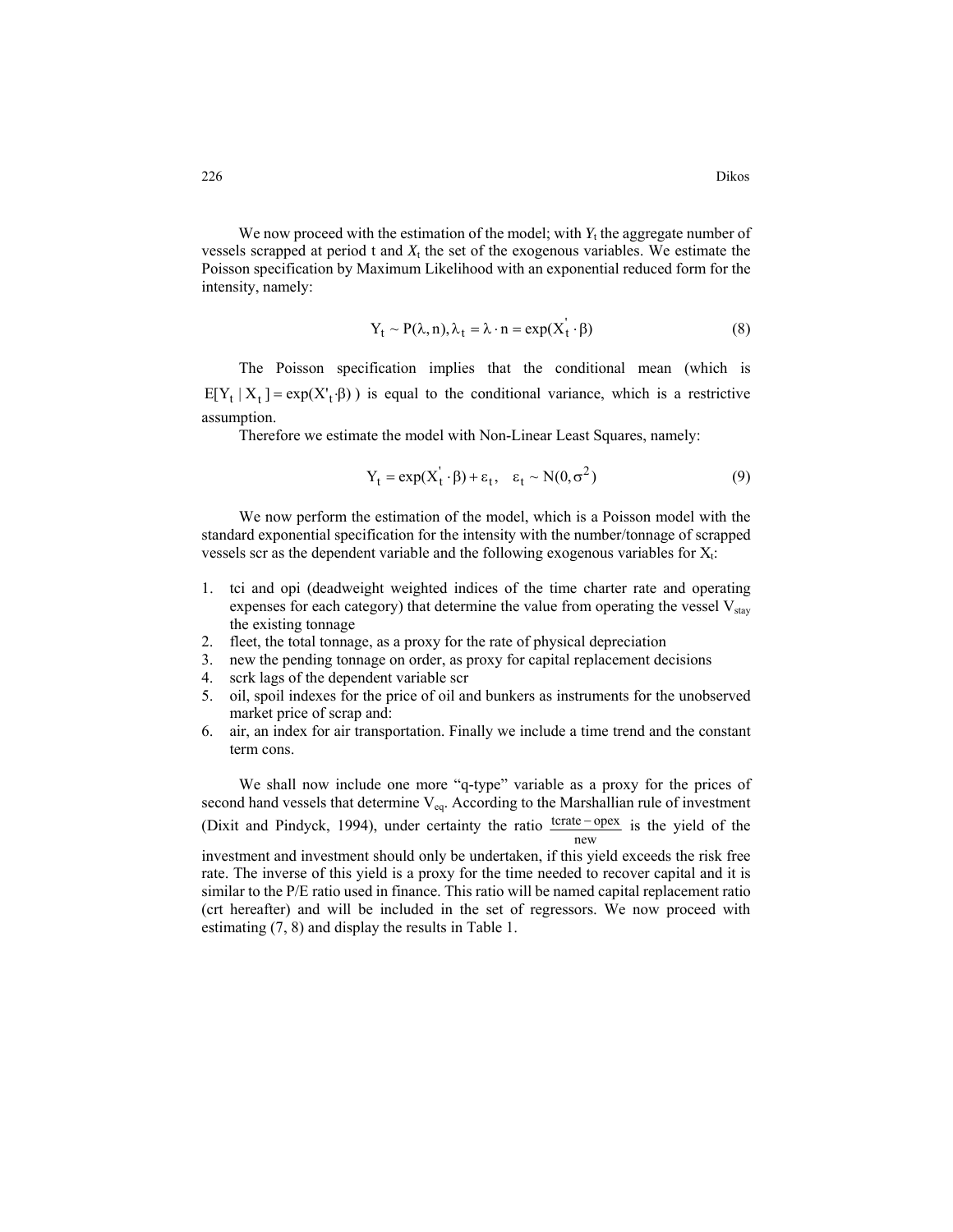| Model | POMLE Eq. (8)           | NLLS Eq. $(9)$        |
|-------|-------------------------|-----------------------|
| scr1  | .0204(.0301)            | .0090(.0407)          |
| scr2  | .1069(.0252)            | .0770(.0239)          |
| tci   | $-0.0000214$ (.0000126) | $-.0000268(.0000149)$ |
| opi   | $.0002094$ $(.0001052)$ | .0001714 (.0001123)   |
| crt   | .00815(.00457)          | .00674(.00397)        |
| new   | $-.0488(.0320)$         | $-.0552(.0396)$       |
| fleet | $.000942$ $(.0063)$     | $-.000899$ $(.0080)$  |
| oil   | $.00837 \,(.0152)$      | .01248(.0193)         |
| spoil | $-.00596(.0043)$        | $-0.00649$ (.0046)    |
| air   | .00168(.0014)           | .00162(.0018)         |
| time  | $-.00396(.0114)$        | $-.00237(.0137)$      |
| cons  | $-4063(1.527)$          | .5927 (1.992)         |

**Table 1** 

The Likelihood of the Quasi Maximum Likelihood Estimate has a value of LP QMLE = 145.9 and a Pseudo-R<sup>2</sup> = 0.2495, which is particularly low, whereas the Wald statistic for the joint statistical significance of the coefficients is 221.04 and accepts the specification with probability one. For the Non -Linear Least Squares model the Log Pseudo-Likelihood is  $LNLLS = 157.1$  and the Pearson statistic is 2.31, which is relatively close to one. Before analyzing and discussing the results we perform additional specification tests. We perform a Hausman test between the two models and the test has a  $\chi^2$  (9) = 0.44, which implies we should not reject the model. However, by inspecting the residuals, the model clearly fails to fit the data and it systematically under predicts the scrapped tonnage, especially for the first 26 observations, where tonnage activity is really high. What is even more puzzling is that the model predicts the correct sign of the innovations  $\text{scr}_{t}$  –  $\text{scr}_{t-1}$  for 24 out of the 26 first observations, whereas it clearly fails to predict the scrapped tonnage. For the subsequent observations, the model does much better in predicting the scrapped tonnage, but clearly fails to assign the correct sign to the predicted innovations.

In order to take care of feedback effects we include two lagged endogenous variables in the regressors, which under auto correlated errors will lead to inconsistency. To account for this source of endogeneity we include the two lags of the estimated residuals in the regressors and repeat the estimation of Eq.(8) and Eq.(9). Results are displayed in Table 2.

Only in the Poisson Quasi Maximum Likelihood estimation the second lag of the residual appears statistically significant; however we perform a Hausman test and the test is a  $\chi^2$  (9) = 0.44, which still implies we should not reject the model. Although the model is incapable of fitting the data, all coefficients have the right sign; it fails to account for the volatility displayed by the data, especially for the first 26 observations. In order to allow for overdispersion of the data, we estimate the Negative Binomial Model that does not impose equality between the conditional mean and the conditional variance  $3$ , as well as Ordinary Least Squares.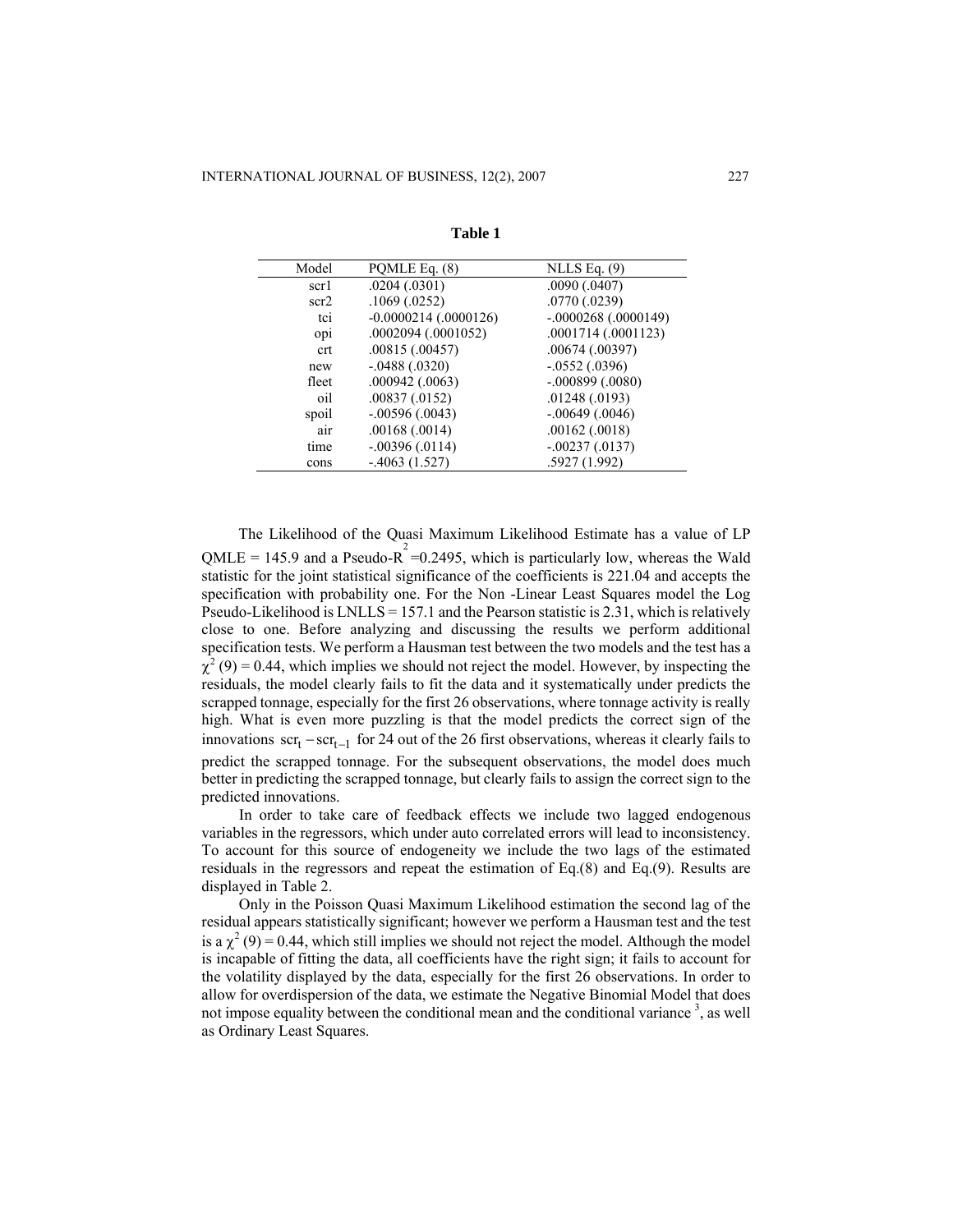**Table 2** 

| Model             | POMLE Eq. (8)           | NLLS Eq. $(9)$        |
|-------------------|-------------------------|-----------------------|
| scr1              | $-.0277(.2151)$         | $.0747$ $(.2669)$     |
| scr2              | .3939(.1534)            | .344(.2771)           |
| ures <sub>1</sub> | .0272(.2348)            | $-.0952(.2910)$       |
| ures <sub>2</sub> | $-.3215(.1611)$         | $-.3018(.3042)$       |
| tci               | $-.0000218(.0000116)$   | $-.0000184(.0000152)$ |
| opi               | $.0002208$ $(.0001132)$ | .0002096 (.0001132)   |
| crt               | $.00564$ $(.00454)$     | $.00530$ $(.00403)$   |
| new               | $-0.0536(0.0359)$       | $-.0675(.0530)$       |
| fleet             | $.00259$ $(.0055)$      | $-.00051(.0073)$      |
| oil               | $.00234$ $(.0140)$      | .0086(.0172)          |
| spoil             | $-.00841(.0050)$        | $-.00998(.0058)$      |
| air               | $.00142$ $(.0014)$      | .00162(.0017)         |
| time              | $-.00384(.0110)$        | $-.00578(.0129)$      |
| cons              | $-.6741(1.329)$         | .4333 (1.684)         |
|                   |                         |                       |

**Table 3** 

| Model | PQMLE Eq. (8)           | OLS                   |
|-------|-------------------------|-----------------------|
| scr1  | .0204(.0301)            | $-0111(.1116)$        |
| scr2  | .1069(.0252)            | .3556(.0925)          |
| tci   | $-0.0000214$ (.0000126) | $-.0000731(.0000386)$ |
| opi   | $.0002094$ $(.0001052)$ | .0003771 (.000358)    |
| crt   | .00815(.00457)          | .0546(.0215)          |
| new   | $-.0488(.0320)$         | $-.1039(.0665)$       |
| fleet | $.000942$ $(.0063)$     | .0002(.0239)          |
| oil   | .00837(.0152)           | .0296(.0467)          |
| spoil | $-.00596(.0043)$        | $-.0156(.0109)$       |
| air   | .00168(.0014)           | .0048(.0050)          |
| time  | $-.00396(.0114)$        | .0116(.0437)          |
| cons  | $-4063(1.527)$          | $-0.4864(5.629)$      |
| $R^2$ | .2145                   | .6660                 |

Although the Negative Binomial model does not improve our results significantly, what seems encouraging for the exponential specification is the fact that all regressors have the right sign, in line with the principles of neoclassical investment theory: The tci has a negative effect on exit decisions (low rates result in lower values for the  $V_{\text{stay}}$ , which corresponds to a lower strike price for the option to scrap and consequentially higher exit rates), opex (which contributes negatively to  $V_{stay}$ ) has a strong positive effect, implying that operating costs are far more significant for the exit decision than income, crt has a positive effect, since higher capital replacement periods make the industry less attractive and finally pending orders new have a negative impact, which implies that exit decisions in this industry are not due to capital replacement. Finally, the constant appears statistically insignificant for all specifications.

Having completed specification and estimation let us now discuss our results.

228 Dikos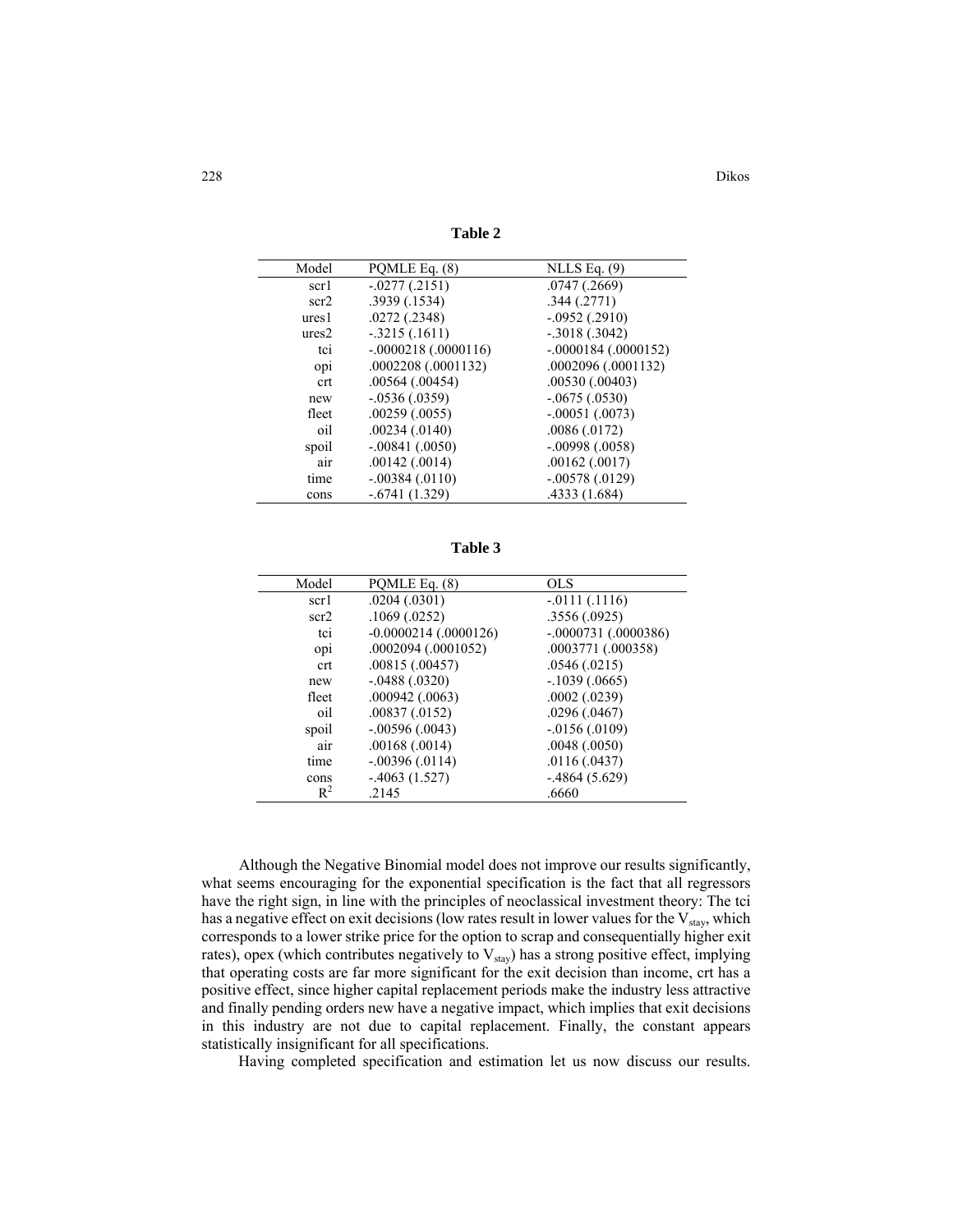Although the count data models survive the various specification tests, we are still facing two significant drawbacks: On the one hand the models seem unable to predict the large number of exit decisions, especially in the periods of low rates. On the other hand, one structural implication of the above specification is that the coefficients of tci and opi have to be of comparable magnitude, as their difference determines the value from operating the vessel  $V_{\text{stav}}$ . This is clearly violated by the results presented in Table III. We shall now try to relax some of the assumptions of our model, in order to induce more volatility and avoid the restrictive assumptions on the process of agents.

## **IV. MODEL II: EQUILIBRIUM MODELS OF EXIT**

In this section we assume heterogeneous agents with a stochastic evolution for the number of agents n.

We remain now in line with our previous analysis; namely heterogeneous agents who scrap their vessels according to a Poisson process with intensity  $P(\lambda)$ . We adopt one simplification and assume that the difference between the second hand value of the vessel and the value of staying in the market and fixing it under a long term contract (this difference is equal to the option to wait) is constant and does not vary with time. This implies that the Poisson intensity is constant and it will be denoted  $\lambda_p$  hereafter. We go one step further (hereafter  $dW<sup>t</sup>$  stands for the innovation of a standard Brownian motion)

and assume the following reduced form for the evolution of the number of agents n in this industry:

$$
dn = n \cdot \mu_n(n)dt + n \cdot \sigma_n(n)dW^t
$$
 (10)

where the above population equation admits the factor representation:

$$
n = \frac{1}{\hat{\lambda}} \exp(C \cdot X_t)
$$
 (11)

And  $X_t$  is the state vector of all exogenous variables and summarizes all the uncertainty regarding the dynamics of the population. We assume that  $X_t$  evolves according to the following Stochastic Differential Equation:

$$
dX_t = \mu_X(X) \cdot dt + \sigma_X(X) \cdot dW^t \tag{12}
$$

Then we can express the terms  $\mu_n(), \sigma_n()$  in terms of  $\mu_X$  and  $\sigma_X$  simply by applying Ito's Lemma (Dixit and Pindyck, 1994). As shown in the previous section, the mean of the number of vessels scrapped  $Y_t$  (conditioned on the stochastic number of agents) has now the following compact form representation:

$$
E[Y_t | n] = \hat{\lambda} \cdot n = \exp(C \cdot X_t)
$$
 (13)

with  $X_t$  the Markov process that summarizes all the factors that determine the evolution of agents:  $dX_t = \mu_X(X) \cdot dt + \sigma_X(X) \cdot dW^t$ .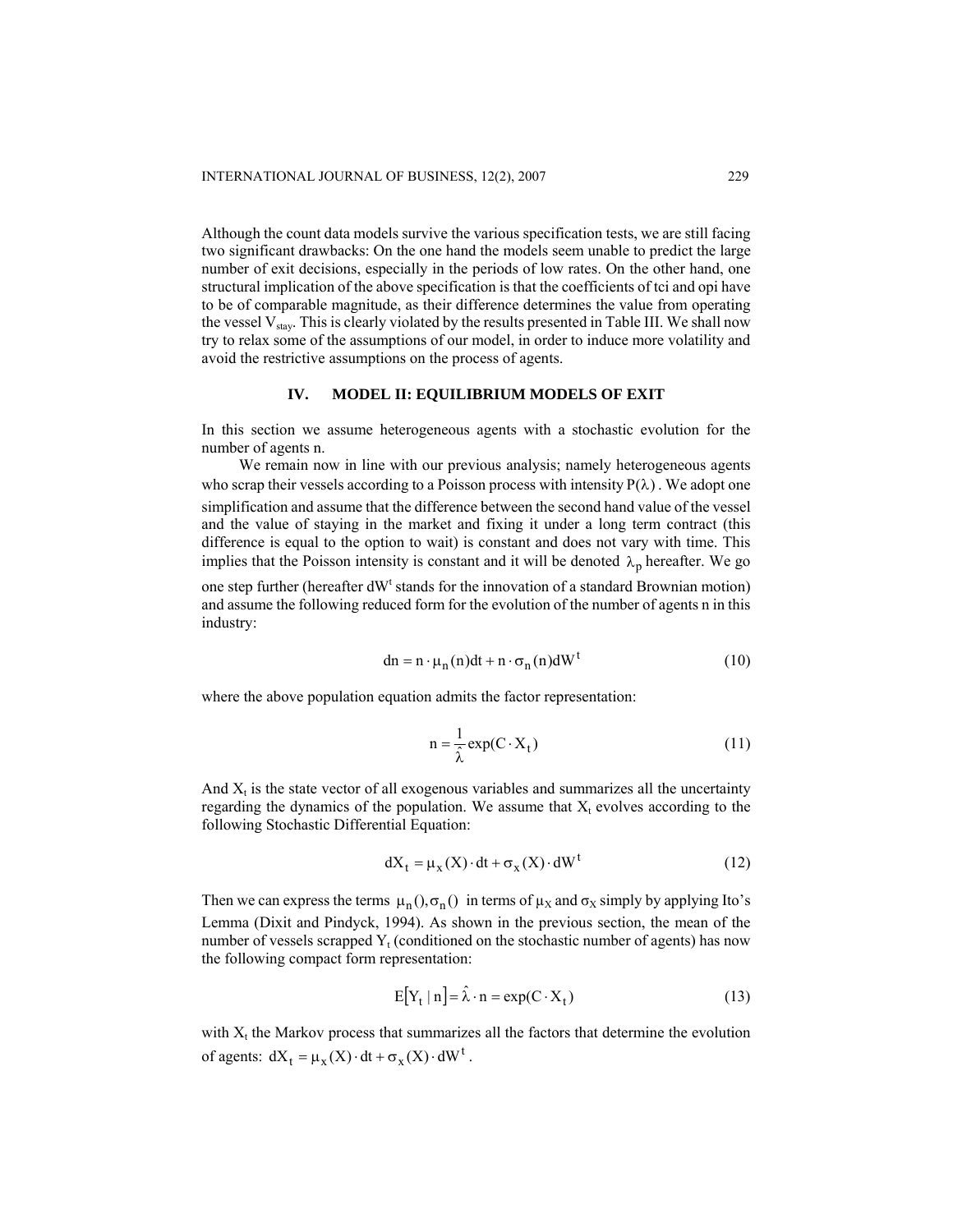$$
Y_t = \exp(C \cdot X_t) \tag{14}
$$

Where  $X_t$  is an Ito process, which as proved by Tong (1983) admits a discrete time Markov process approximation:

$$
X_t = A \cdot X_{t-1} + B \cdot v_t, \quad v_t \sim N(0, \sigma^2)
$$
 (15)

At this point we should note that Dixit and Pindyck (p.268) derive this specification in a general equilibrium framework. They assume that the state variable  $X_t$ is firm specific uncertainty and any one firm's inverse demand curve becomes  $P = X$ D(Q). They then construct a two-stage general equilibrium model with Q active firms, n new entrants and an exogenous exit rate  $\lambda$ . In equilibrium the exit flow of firms is multiplicative in n (Dixit and Pindyck, p.276):

$$
\lambda \cdot Q = nF(x^*) \tag{16}
$$

where  $x^*$  depends on the statistics of uncertainty and both  $x^*$  and Q are determined in equilibrium by the activation condition and the free entry condition. Then the number of new entrants' n is determined in equilibrium by the last equation. If we assume that instead of  $\lambda$ , n is exogenous, then the competitive Dixit and Pindyck general equilibrium model is equivalent to the multi-factor Markov model introduced in this section, at least from an estimation point of view. In our equilibrium model of heterogeneous agents and in the Dixit and Pindyck model of firm heterogeneity the exit rate is multiplicative in the number of agents n. If the number of agents n follows a Markovian process (as implied by the equilibrium) then taking the logarithm of  $Y_t$ ,  $(Y_t = \lambda Q)$  the above specification implies that there is a unique Autoregressive Moving Average Process of order p,  $q<sup>4</sup>$ (ARMA(p,q)) specification for the dependent variable  $y_t=ln(Y_t)$ . A rigorous proof of this result is given by Tong (1983). Having specified the ARMA process we may then solve for the parameters of the state variable  $X_t$  and the parameters of the population dynamics, consequently. The dimension of the ARMA process depends on the number of factors that determine the evolution of n; namely the exogenous factors in Vstay,Vexit. In our analysis, we shall assume four explanatory variables: namely the time charter rate, the operating costs, existing fleet and the capital recovery rate. Although the ARMA process could have been well specified beforehand (due to Wold's Theorem (Tong)) this derivation provides structural insight into the interpretation of the parameters as well as to where the volatility stems from and has an equilibrium interpretation in this setting.

After estimating several parameterizations we conclude to the specification of an ARMA( $p = 2$ , $q = 4$ ) with tci, crt, opi and fleet included in the regressors  $X_t$ . Under the ARMA(4, 4) specification, due to the representation theorem, all the exogenous variables should appear statistically insignificant, which is the case indeed. However, we choose to include them in the regressors and include a smaller number of lags than population factors, since this allows us to control for their impact on the scrapping process and test their significance. Results of the estimation of  $ARMA(p=2,q=4)$  are displayed in Table 4.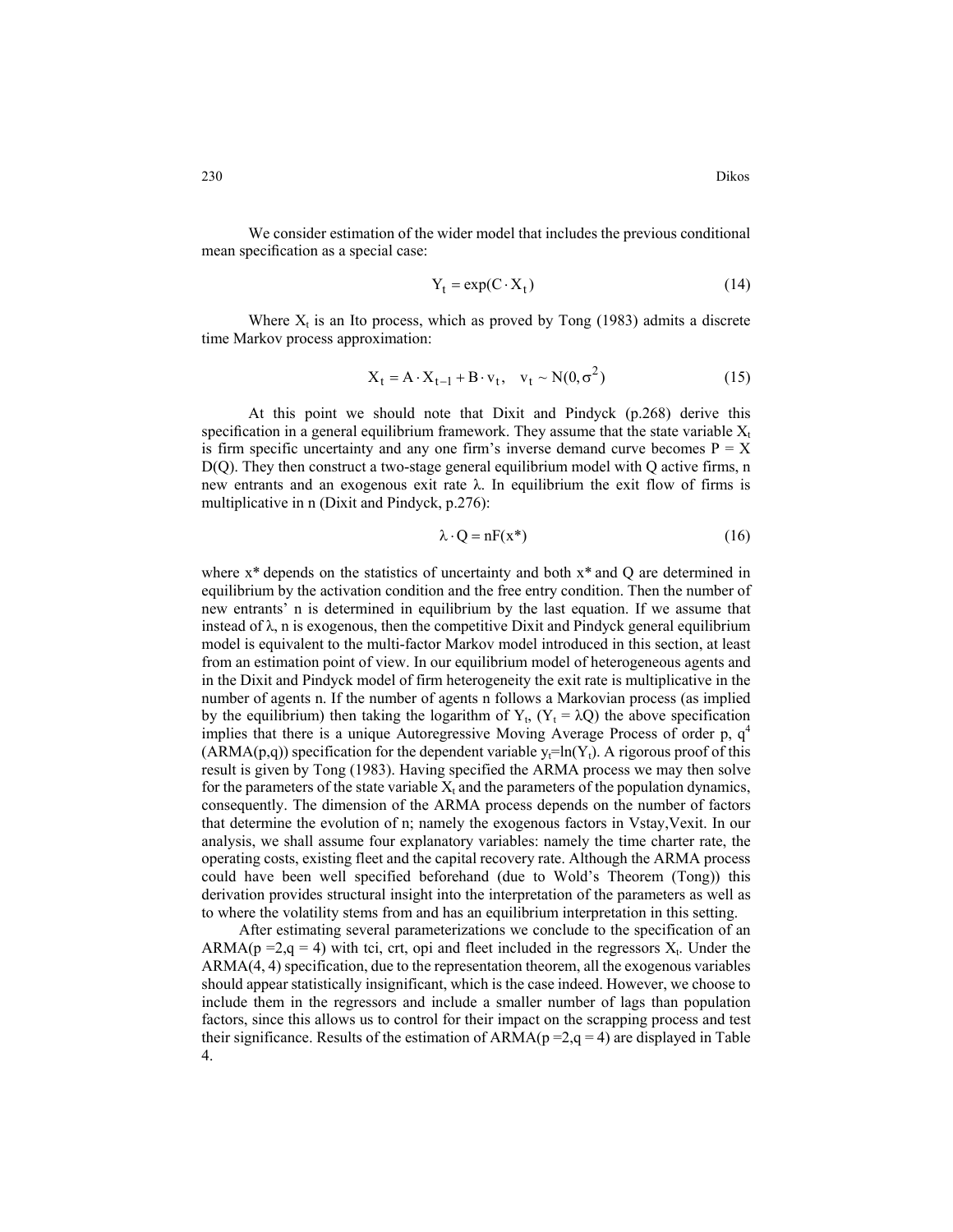The Log pseudo-likelihood is  $L = 86.51$  and the cumulative periodogram white-noise test for the residuals has a Bartlett statistic  $B = 0.4732$  and does not reject for the 0.05 confidence level. The above specification is efficient, if the selection of the MA terms is correct, but inconsistent if the number of MA terms is different than  $q = 4$ , or if the errors are non-linear. To account for a misspecification of the distribution of errors we proceed by estimating the model with the Double Two Stage Least Absolute Deviations Estimator (D2SLAD) as proposed in the seminal paper of Amemiya (1982). We use as instruments for the estimation the fifth and sixth lag of the dependent variable lnscrap and the results are displayed in Table 5. The coefficients of the exogenous variables appear to be in line with the ARMA estimation and the Hausman specification test is  $\chi^2$  (4) = 0.03 which strongly suggests we should not reject the null; namely the ARMA(2,4) specification. Finally, from a theoretical point of view it seems particularly interesting to examine the performance of the D2SLAD estimator for ARMA processes as well as the optimal IV moment conditions for this estimator. In this setting the Hausman specification test can provide us with a powerful tool for the selection of the model.

**Table 4**   $ARMA(2,4)$ 

| <b>Inscrap</b>   | Coef.        | Std. Err. | Z       | $\mathbf{p}\text{-}\mathbf{0}$ |
|------------------|--------------|-----------|---------|--------------------------------|
| tci              | $-0.0000327$ | .0000104  | $-3.16$ | 0.002                          |
| op <sub>1</sub>  | .0002185     | .0001097  | 1.99    | 0.046                          |
| crt              | .0093303     | .0096151  | 0.97    | 0.332                          |
| fleet            | .0046969     | .006889   | 0.68    | 0.495                          |
| cst              | $-1.556678$  | 2.856471  | $-0.54$ | 0.586                          |
| arL <sub>1</sub> | $-.0818781$  | .0874084  | $-0.94$ | 0.349                          |
| arL2             | .8449426     | .0844727  | 10.00   | 0.000                          |
| maL1             | .3953347     | .0959368  | 4.12    | 0.000                          |
| maL.2            | $-1644294$   | .1216234  | $-1.35$ | 0.176                          |
| maL.3            | .0225011     | .1015424  | $-0.22$ | 0.825                          |
| maL4             | $-1701627$   | .1197236  | $-1.42$ | 0.155                          |
| sigma            | .6212577     | .1393909  | 4.46    | 0.000                          |

**Table 5**  D2SLAD Amemiya (1982) Regression

| <b>Inscrap</b>  | Coef.       | Std. Err. | z       | D-0   |
|-----------------|-------------|-----------|---------|-------|
| q l             | $-0.731826$ | .293291   | $-.250$ | 0.015 |
| q2              | 1.184666    | .2439871  | 4.86    | 0.000 |
| tci             | $-.0000364$ | .0000205  | $-1.77$ | 0.080 |
| op <sub>1</sub> | .00023      | .0000809  | 2.84    | 0.006 |
| crt             | .0120658    | .0132641  | 0.91    | 0.366 |
| fleet           | .0058475    | .0060778  | 0.96    | 0.339 |
| cst             | $-2.253896$ | 1.452131  | $-1.55$ | 0.125 |
| Pseudo $R^2$    | 0.4004      |           |         |       |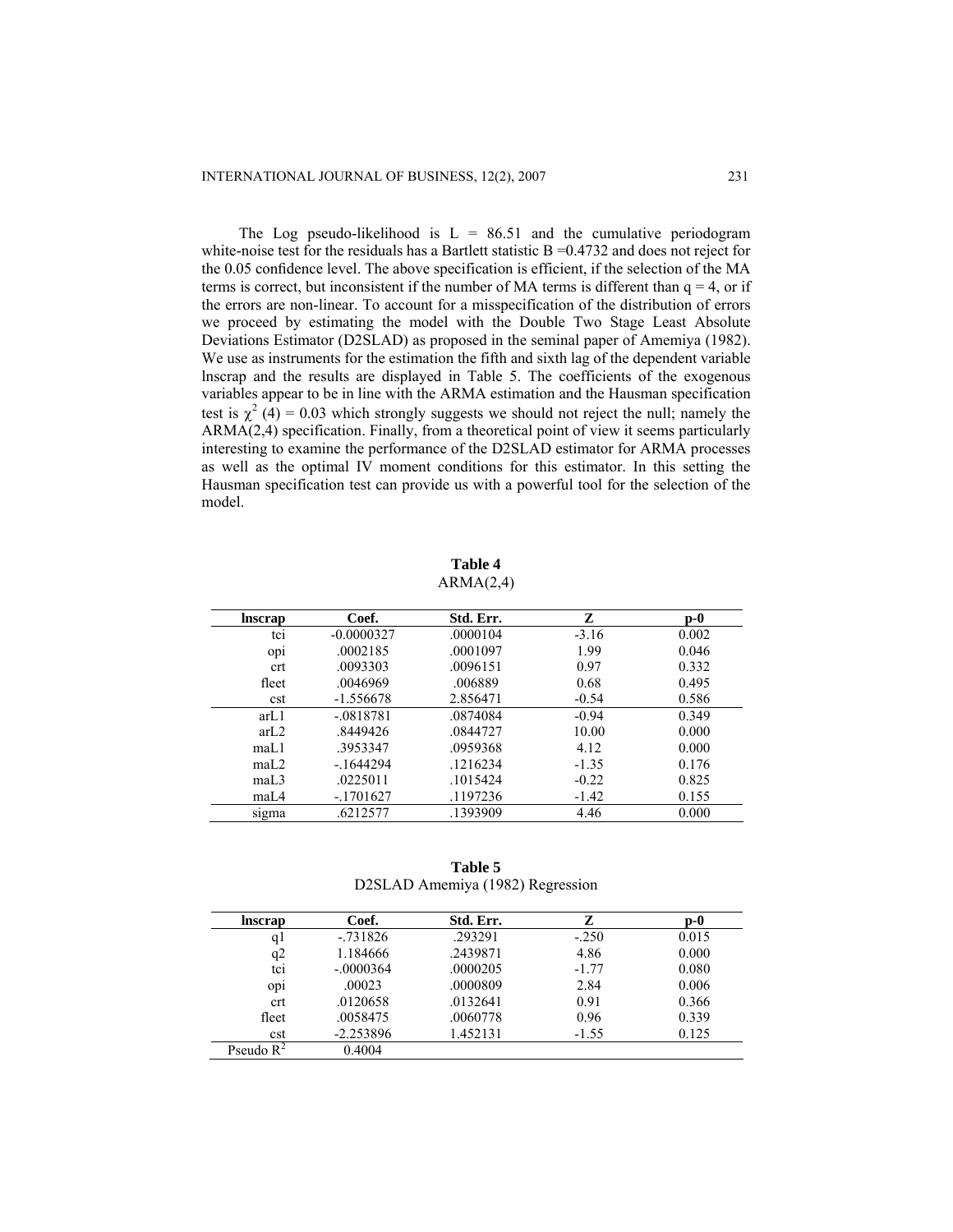Before concluding we estimate the model by using the classical Two Stage Least Squares  $(2SLS)^5$  estimator (Hausman (1983)) with the fifth and sixth lag of the dependent variable as instruments for the first and second lag. Results are displayed in Table 6 (where Lag1 and Lag2 refer to the first two lags of the dependent variable) and all coefficients are in line with the previous estimates.

| <b>Inscrap</b>  | Coef.       | Std. Err.    | z       | p-0             |
|-----------------|-------------|--------------|---------|-----------------|
| Lag1            | $-152339$   | .329644      | $-0.46$ | 0.645           |
| Lag2            | .8784917    | .2319875     | 3.79    | 0.000           |
| tci             | $-.000023$  | .0000106     | $-2.17$ | 0.033           |
| op <sub>1</sub> | .0001688    | .0000859     | 1.97    | 0.053           |
| crt             | .0073308    | .0114263     | 0.64    | 0.523           |
| fleet           | .0052652    | .0041309     | 1.27    | 0.206           |
| cst             | $-2.139099$ | 1.154969     | $-1.85$ | 0.068           |
| $R^2=$          | .6244       | Root $MSE =$ | .72939  | $F(6,78)=15.21$ |

**Table 6**  2SLS AR(2) Regression

In line with our previous argument, 2SLS is consistent, as long as the error term is uncorrelated with the instruments, namely the fifth and sixth lag, but inefficient if the model is indeed ARMA(2,4). This leaves space for a Hausman specification test that yields a value  $\chi^2(4) = 2.35$  and slightly rejects the null. Overall, different estimation methods are supportive to the ARMA(2,4) specification. The ARMA(2,4) results suggest that the particular combination of lags is not a cause of endogeneity. We therefore perform Ordinary Least Squares estimation of the model and perform a Hausman test with the Instrumental Variable 2SLS estimator and the test is  $\chi^2(2) = 2.36$  which slightly rejects the exogeneity hypothesis. Finally for the OLS estimation the  $R^2$ =0.6819 and the Mean Squared Error is Root MSE=0.656.

Having completed the specification and estimation of our model of scrapped tonnage let us discuss the results. All coefficients of the exogenous variables  $X_t$  are in line with economic theory. The level of time charter rates has a negative effect on scrapping decisions, since higher rates provide less motivation for scrapping a vessel, whereas operating expenses have an adverse positive effect on scrapping decisions. Finally the total fleet appears to have no impact on scrapping dynamics.

## **V. CONCLUSIONS**

In this section we have proposed structural models for the exit (scrapping) data in the tanker market industry. Besides providing a good fit to the data we have proposed models that are supportive to the following:

1) Under the existence of an organized second hand market for the assets (vessels), convergence of the expectations of heterogeneous agents and the existence of traded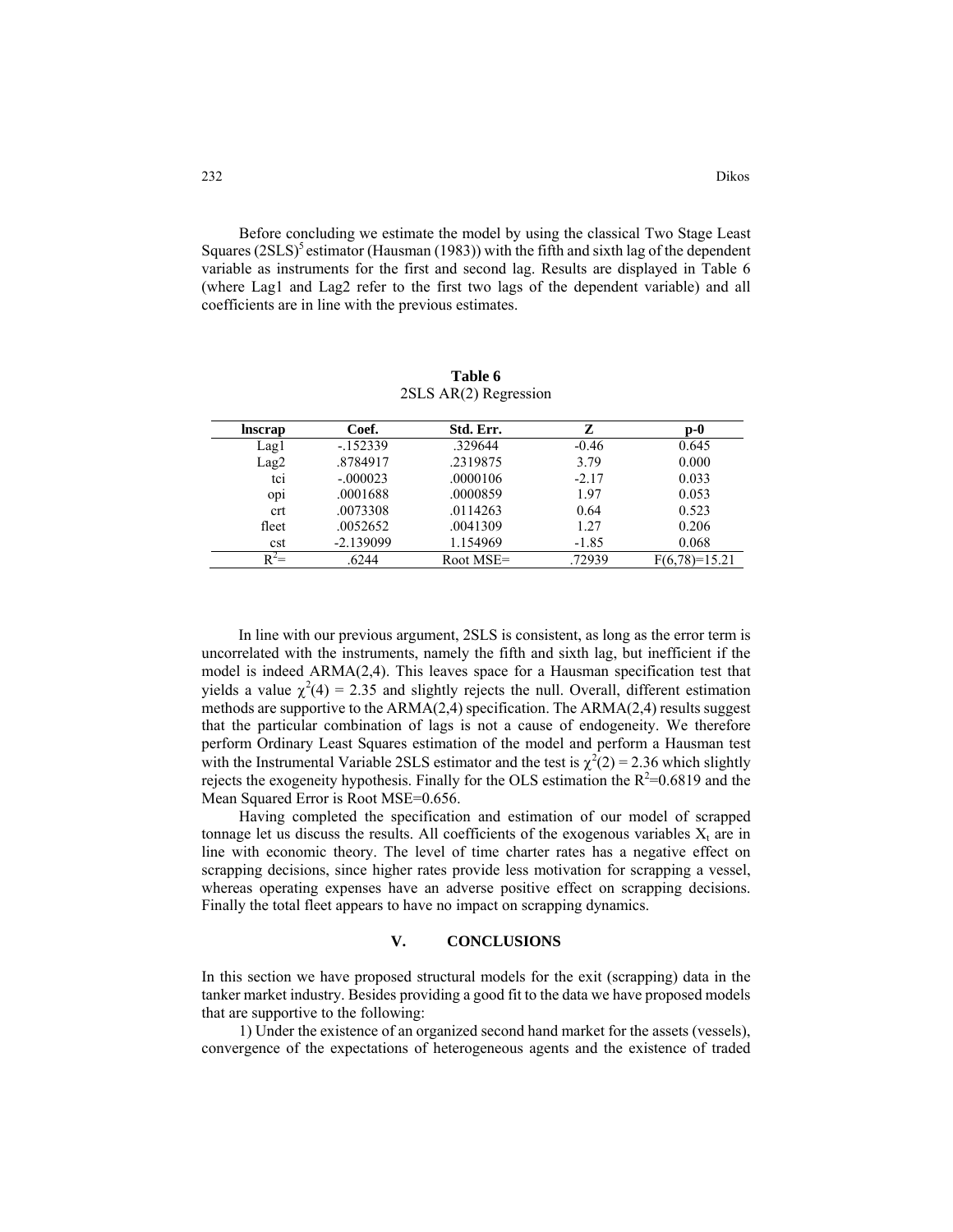contracts (spanning assets), heterogeneity has found to have no direct impact on the specification of the model. On the other hand, the evolution of the number of agents, considering scrapping decisions, has turned out to be critical for the specification of the model.

2) Operating costs appear statistically more significant than operating revenues for the exit decision. Furthermore, existing tonnage and pending orders appear to have no significant effect on the scrapping process, **which verifies the hypothesis that exit decisions in this industry are mainly not due to capital replacement.** This contradicts the earlier hypothesis of Koopmans and to the knowledge of the author this is among the first studies that provide microeconometric empirical evidence on the financial nature of the behavior of exit.

3) Models with less structure than partial equilibrium models (like the one derived in Dixit and Pindyck, Chapter 8) appear to have more explanatory power. Simple Markov factor models seem more flexible and sympathetic to exit dynamics, in this industry at least. However, all the proposed models have a Markovian representation and correspond to the existence of equilibrium. Count data and time series ARMA models provide a unique framework for analyzing decisions of entry and exit in applied economic problems and additional motivation for the employment of these models beyond the traditional applications of high frequency financial data.

### **ENDNOTES**

- 1. I thank Dr. Arlie Sterling, President of Marsoft, and Kevin Hazel for providing the data.
- 2. The intensity determined by an agent with an exponential utility coincides with the intensity we derive in Appendix B by using a first order approximation. The exponential utility assumption, which might seem restrictive, may be replaced by convergence of expectations under rational learning and leads to the same specification.
- 3. In the Negative Binomial specification, the conditional variance is equal to the conditional mean times a factor greater than one. The Negative Binomial specification is discussed by Hausman, Hall and Griliches (1984).
- 4.  $y_t = \sum_{i=1}^{p} arL_i y_{t-j} + X'_t \cdot \beta + \sum_{i=1}^{q} maL_k \cdot \varepsilon_{t-k}, \quad \varepsilon_t \sim N(0, \sigma^2)$  (17) q  $t-j + \Lambda_t \cdot p + \sum_{k=0}^{n} m a L_k$ p  $t_{t} = \sum_{j=1}^{6} a r L_j \cdot y_{t-j} + X'_t \cdot \beta + \sum_{k=0}^{6} m a L_k \cdot \varepsilon_{t-k}, \quad \varepsilon_t \sim N(0, \sigma)$
- 5.  $\beta_{2SLS} = (X'Z(Z'Z)^{-1}Z'X)^{-1}(X'Z(Z'Z)^{-1}Z'y)$
- 6. It seems interesting to investigate if we can derive this specification in a utility based structural framework.
- 7.  $(x)^+ = max(0, x)$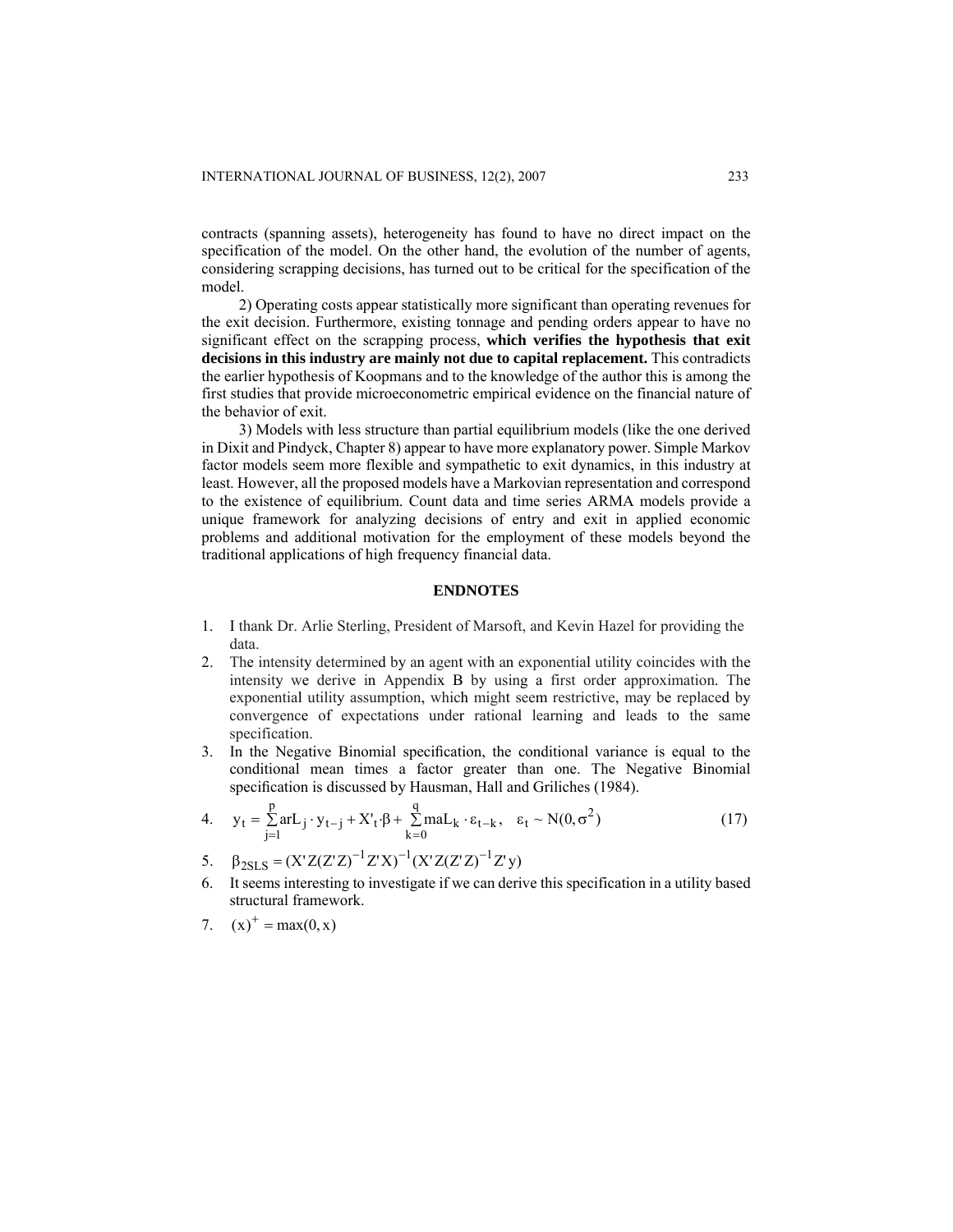## **APPENDIX A**

Let X be a random variable with Poisson distribution; namely:

$$
X \sim P(X = x | \lambda) = \exp(-\lambda) \frac{\lambda^{x}}{x!}
$$
 (18)

The associated Moment Generating Function of the Poisson distribution is:

$$
M_x(t) = \exp(\lambda(\exp(t)-1))\tag{19}
$$

If n is an integer then  $Y = \sum X_i$ , where  $X_i \sim P(\lambda)$ , in.i.d. = n  $Y = \sum_{j=1} X_j$ , where  $X_j \sim P(\lambda)$ 

Then the Moment Generating Function of Y is the following:

$$
M_{y}(t) = E \exp(-t \sum_{j=1}^{n} X_{j}) = \prod_{\xi=1}^{n} \exp(\lambda(\exp(t) - 1)) = \exp(\lambda n(\exp(t) - 1))
$$
 (20)

This Moment Generating Function implies that  $Y \sim P(\lambda \cdot n)$ . The above derivation can be generalized for the case where  $X_i$  are in.d. with  $X_i \sim P(\lambda_i)$ .

Then, following the same argument:

$$
Y = \sum_{j=1}^{n} X_j \sim P(\sum_{j=1}^{n} \lambda_j)
$$
 (21)

Now let  $B_j$ ,  $j = 1,..,n$  denote in.i.d. Bernoulli random variables with  $B_j \sim B(p)$ . Then the Moment Generating Function of Y is:

$$
M_{y}(t) = \text{Exp}(-t \sum_{j=1}^{n} B_{j}) = E \prod_{j=1}^{n} \exp(-tB_{j}) = E_{N} E_{Y|N} \exp \prod_{j=1}^{n} \exp(-tB_{j}) | N
$$
  
=  $E_{N}((1-p) + p \exp(t))^{N}$  (22)

Now set  $\beta = (1-p) + p \cdot \exp(t)$  and:

$$
E_N \beta^N = \sum_{k=0}^{\infty} \beta^k \lambda^k \frac{\exp(-\lambda)}{k!} = \sum_{k=0}^{\infty} \beta^k \lambda^k \frac{\exp(-\lambda \beta)}{k!} \exp(\lambda \beta) \exp(-\lambda) = \exp(\lambda(\beta - 1))
$$
 (23)

Combining the previous two results we get the following specification for the Moment Generating Function:

$$
M_{y}(t) = \exp(\lambda \cdot p \cdot (\exp(t) - 1))
$$
\n(24)

This implies that  $Y \sim P(\lambda \cdot p)$ .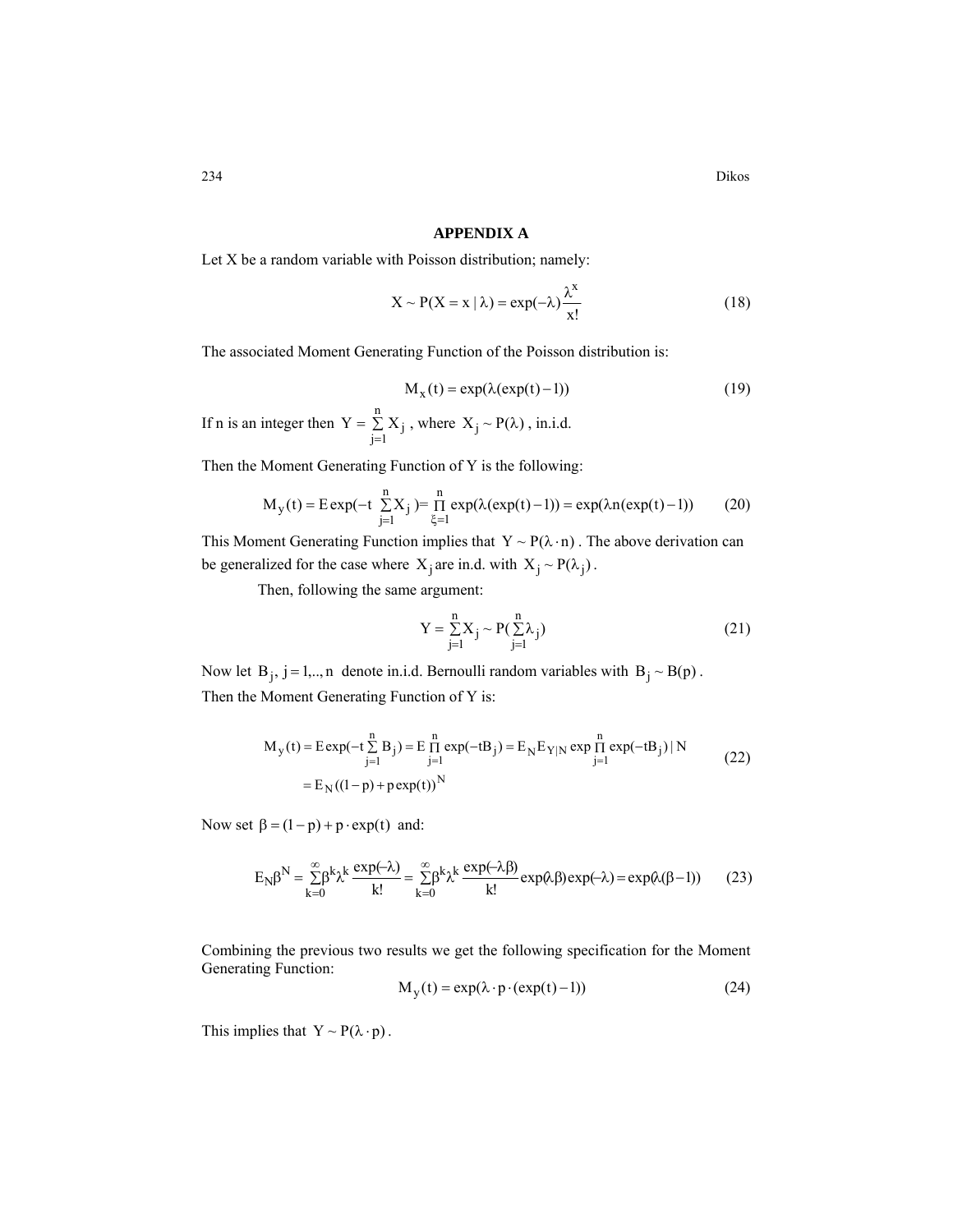#### **APPENDIX B**

In this section we demonstrate that the exponential utility assumption, which is essential for the derived models, may be replaced by assuming convergence of expectations. We assume n heterogeneous agents, who consider exiting the market. Each of them determines his optimal threshold of exit, as well as his own value function  $V_{it}$ , where j stands for the jth agent and t stands for time. Each agent determines his value function from choosing optimally to remain in the market and operate the vessel, which will be denoted  $V_{jt,stay}$  hereafter and his associated value function from optimally deciding to exit the market as  $V_{i, \text{exit}}$ . We assume that each agent assigns a Markovian specification to the process, which implies that all value functions are determined by the variables at time t and the parameters of the process. We furthermore assume that the number of vessels each agent scraps follows a Poisson process with intensity  $\lambda_{it}$  and the probability of no exit for each agent is  $6$ :

$$
\pi_{\text{jt},0-\text{exit}} = \exp(-\lambda_{\text{jt}}) \tag{25}
$$

By assuming that the risk premia offered by shippers (observed by the owners, but not by the econometrician) or scrappers belong to the family of Extreme type errors, the above probability is also equal to:

$$
\exp(-\lambda_{jt}) = \frac{\exp(V_{jt,stay})}{\exp(V_{jt,stay}) + \exp(V_{jt,exit})}
$$
(26)

This specification implies that the probability of zero exit (or the probability to remain in the market) is a monotonic function of  $V_{jt,stay}$ ; the corresponding value derived from market presence. Solving for the intensity  $\lambda_{jt}$  we get the following equation:

$$
\lambda_{jt} = \ln(\exp(V_{jt, exit}) + \exp(V_{jt, stay})) - \ln(\exp(V_{jt, stay}))
$$
\n(27)

Hereafter we supress the time index t and set:  $z_j = V_{j, \text{exit}} - V_{j, \text{stay}}$ ; then the first order Taylor expansion for  $\lambda_i$  has the following form:

$$
\lambda_j = \ln 2 + \frac{\exp(z_j)}{1 + \exp(z_j)} \cdot z_j \tag{28}
$$

or:

$$
\lambda_j = ln2 + \pi_{exitj} \cdot z_j \Longrightarrow_{j} = ln2 + \pi_{exitj} \cdot V_{j,exit} + \pi_{stayj} \cdot V_{j,stay} - V_{j,stay} \tag{29}
$$

Now we observe that the expected value of operating or exiting this market is:

$$
E_j(V) = \pi_{exit, j} \cdot V_{j, exit} + \pi_{stay, j} \cdot V_{j, stay}
$$
 (30)

Plugging into our previous equation we get the following specification for  $\lambda_i$ :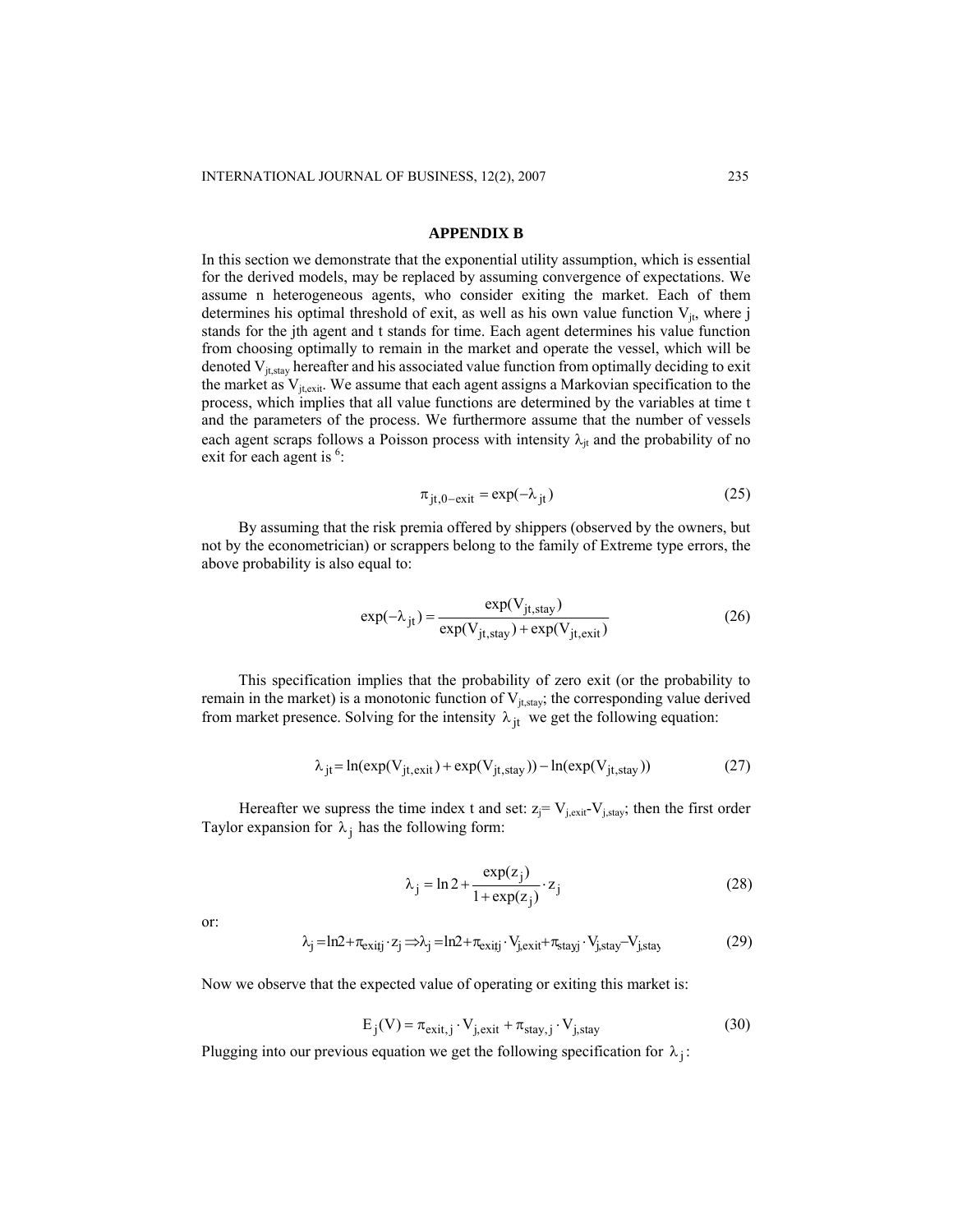$$
\lambda_j = \ln 2 + \pi_{\text{exit},j} \cdot z_j \Rightarrow \lambda_j = \ln 2 + E_j[V] - V_{j,\text{stay}} \tag{31}
$$

The following specification of the intensity is valid as long as  $\lambda_i \geq 0$ , which implies that the specification for the aggregate intensity  $\lambda$  is the following<sup>7</sup>:

$$
\lambda = \ln 2 \cdot n + (\sum_{j=1,n} \ln 2 + E_j[V] - V_{j,stay})^+ \cdot (\sum_{j=1,n} E_j[V] - V_{j,stay})
$$
(32)

Taking a closer look we observe that  $E_i[V]$  corresponds to the value of owning a second hand vessel for a **risk neutral investor**. Since an organized market exists for second hand vessels we assume that under risk neutrality  $E_i[V]$  is the same for all agents and it corresponds to the market or second hand price of the vessel. It includes the value of operating the vessel and the option to wait and therefore exceeds  $V_{i,stay}$ , which takes care of the non-negativity restriction on the intensity specification. Our final assumption is the following:

$$
plim \sum_{j=1}^{n} \frac{V_{j,stay}}{n} = V_{stay}^{^{\wedge}}
$$
\n(33)

which implies that heterogeneous beliefs converge to an average, which is invariant to the number of agents, namely to the value an agent would assign if he had perfect knowledge of the process. This implies that heterogeneous beliefs for the value function converge to the unique value function that corresponds to a rational expectation equilibrium. Convergence to a competitive equilibrium requires convergence of beliefs to the equilibrium process. Persistent deviations from equilibrium would either result in breaks in the intensity, or under the prism of complete markets, in arbitrage opportunities. The intuition behind this assumption is that otherwise some players could persistently outperform the market, by taking advantage of the inability of other agents to converge towards the true process. The above specification implies that to first order at least, the mean conditioned on the number of agents is multiplicative in the number of agents n and coincides with the specification of the model with exponential utility. This implies that the source of extra volatility needed is either due to the remaining terms of the approximation or the dynamics of the population n. The basic claim of our model is that heterogeneous beliefs do not distort the multiplicative mean specification, at least in the long run. The only extra source of volatility is now due to the evolution of agents.

One more implication from the above specification is that there could be breaks in the intensity of the Poisson process of aggregate scrapping data, arising from disequilibrium and heterogeneity. We obtain the following specification for the intensity, for these values that result in an indicator function equal to one:

$$
\lambda = \ln 2 \cdot n + \left( \sum_{j=1,n} \ln 2 + E_j[V] - V_{j,stay} \right)^+ \cdot \left( \sum_{j=1,n} E_j[V] - V_{j,stay} \right) = (\ln 2 + (E[\overline{V}] - \hat{V}_{stay}))n
$$
(34)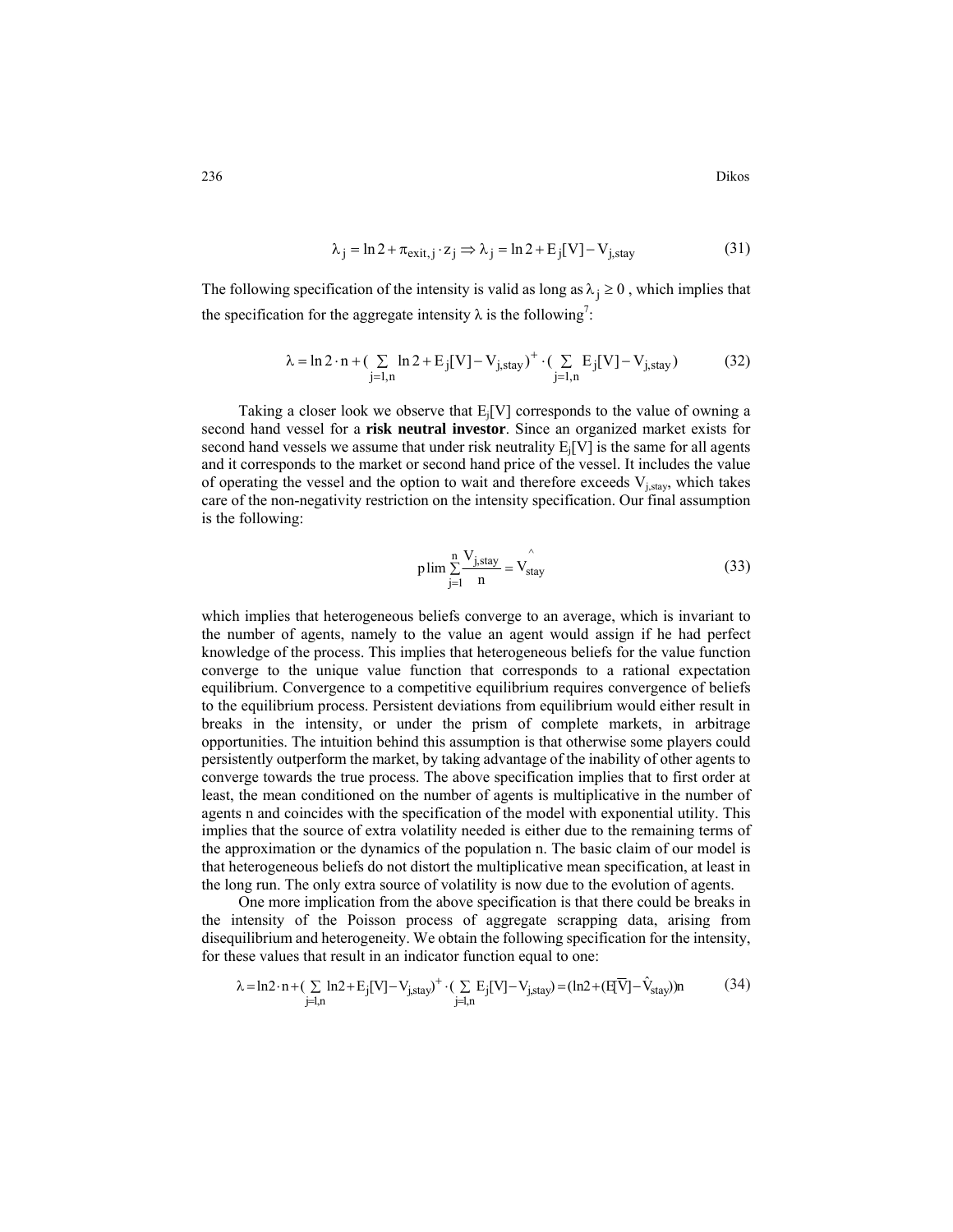| Model | PQMLE (Boom)        | PQMLE (Recession)    |
|-------|---------------------|----------------------|
| scr1  | $-.0834(.0781)$     | .0287(.0385)         |
| scr2  | $-.0280(.0864)$     | .0983(.0269)         |
| tci   | $-.000141(.000055)$ | $-.0000971(.000028)$ |
| opi   | .0002791 (.000258)  | .0003061 (.000059)   |
| crt   | $-.6250(.2461)$     | .0036(.0046)         |
| cons  | 8.037 (4.417)       | .1969(.3411)         |
|       | .0892               | .2497                |

**Table B1** 

In a "bullish" market the indicator function is "to first order" equal to zero, since the value of remaining in the market is high enough to offset any expected value added by the option to scrap. This is a rather simplistic approach, which however provides us with a good motivation for considering a Poisson process with structural changes, as a result of the interaction of heterogeneous agents.

Before concluding this section we present the results from estimating the Poisson model with a structural break in the intensity of the Process. It is well known that if the separation function (the function that assigns each observation to a specific regime) is known in advance, then we may simply estimate the model by separating the data. If the separating function is unknown or endogenous, then estimation can become complicated, especially given the small number of observations available in our case.

We assume that the separation variable is crt which is the Marshalian rate of return and corresponds to an estimate of the capital replacement time. We estimate the model for crt  $\leq$  10 (boom period) and for crt  $\geq$  10 (recession period). We then perform a generalized Chow test. Results are displayed in T ableB1. The generalized Chow test is a special case of the Hausman specification test. Under the null that coefficients are equal in both regimes, we obtain efficient and consistent estimators, when imposing the restriction of equality, but inconsistency under the alternative, under which our restriction is invalid. If we estimate the model taking into account the two regimes, then our estimation is consistent, but inefficient under the null. Thus, the generalized Chow test is a special case of the Hausman specification test and in our case it is a  $\chi^2(6) = 22.78$ , which clearly rejects the equality of coefficients in both regimes. One major limitation of this test is that it is very sensitive to the a priori knowledge of the separation function.

The results are displayed in Table B1. We perform estimation for several other selection rules and by inspecting the residuals it becomes apparent that very little has been gained by assuming a structural break, whereas the main inefficiencies of the specification are still present. This finding provides additional motivation to our key conclusions and is supportive for the homogenous Poisson specification.